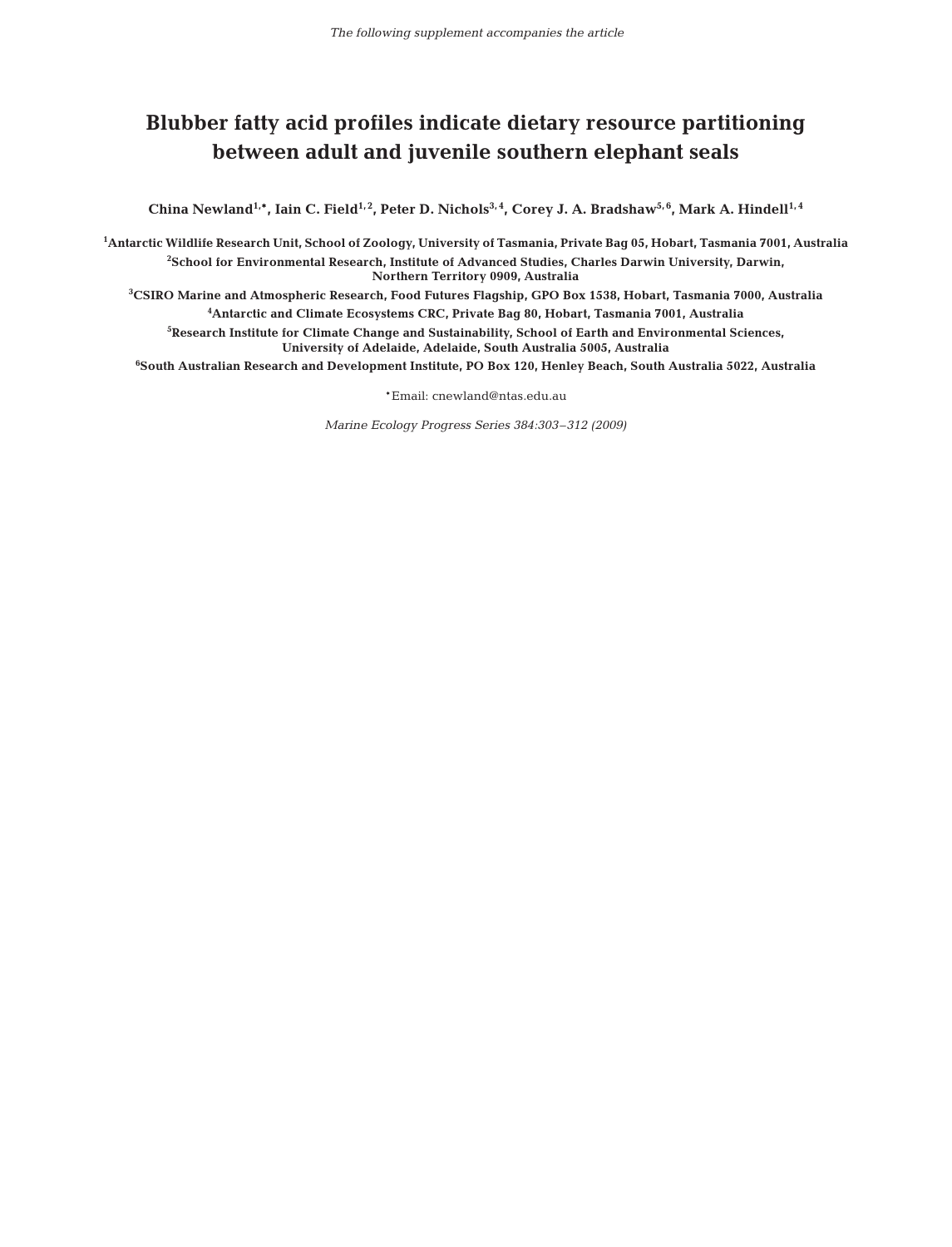**Tables S1-S6** Prey library of 38 fatty acids (FA) found in greater than trace amounts (0.5%) in the tissues of 51 species (fish and squid) assumed to be prey of southern elephant seals. The relative amounts of each FA are presented as a percentage of the total amount of FA identified once data had been adjusted to 100% after exclusion of the fatty acids below 0.5%.

|                      |                     | Bathylagus             | <b>Borostomias</b>     |                            |                      |                   |                              |                                    |                                |
|----------------------|---------------------|------------------------|------------------------|----------------------------|----------------------|-------------------|------------------------------|------------------------------------|--------------------------------|
| <b>Fatty Acid</b>    | Arcrozonus<br>russo | antarcticus<br>(adult) | antarcticus<br>(adult) | Champsocephalus<br>qunnari | Chauliodus<br>sloani | Cyclothone<br>sp. | <b>Diplophos</b><br>rebainsi | <b>Dissostichus</b><br>eleginoides | <b>Dissostichus</b><br>mawsoni |
| 14:0                 | 2.05                | 1.92                   | 1.68                   | 1.80                       | 3.47                 | 1.21              | 0.18                         | 3.52                               | 0.90                           |
| 15:0                 | 0.18                | 0.47                   | 0.19                   | 0.20                       | 0.31                 | 0.11              | 0.35                         | 0.41                               | 0.15                           |
| 16:0                 | 9.46                | 15.38                  | 8.75                   | 18.90                      | 12.19                | 5.03              | 1.87                         | 14.39                              | 16.60                          |
| 17:0                 | 0.95                | 0.33                   | 0.99                   | 0.10                       | 0.55                 | 1.27              | 0.97                         | 0.46                               | 0.24                           |
| 18:0                 | 2.07                | 3.97                   | 2.04                   | 2.40                       | 2.18                 | 1.91              | 0.67                         | 2.98                               | 3.60                           |
| 20:0                 | 0.32                | 0.24                   | 0.00                   | 0.00                       | 0.11                 | 0.00              | 0.00                         | 0.14                               | 0.03                           |
| 22:0                 | 0.00                | 0.26                   | 0.32                   | 0.00                       | 0.25                 | 0.42              | 0.13                         | 0.23                               | 0.02                           |
| $14:1\omega$ 5c      | 0.15                | 0.01                   | 0.02                   | 0.00                       | 0.11                 | 0.28              | 0.11                         | 0.16                               | 0.02                           |
| $16:1\omega$ 5c      | 0.49                | 0.19                   | 0.13                   | 0.00                       | 0.28                 | 0.20              | 0.06                         | 0.25                               | 0.25                           |
| $16:1\omega$ 7c      | 10.19               | 4.67                   | 5.63                   | 4.20                       | 9.39                 | 7.50              | 4.69                         | 8.10                               | 3.09                           |
| $16:1\omega$ 7t      | 0.00                | 1.14                   | 0.19                   | 0.00                       | 0.41                 | 0.24              | 0.16                         | 0.48                               | 0.26                           |
| $16:1\omega$ 9c      | 0.13                | 0.07                   | 0.20                   | 0.00                       | 0.29                 | 0.12              | 0.23                         | 0.43                               | 0.18                           |
| 17:1                 | 0.66                | 0.31                   | 0.24                   | 0.00                       | 0.35                 | 0.36              | 0.15                         | 0.61                               | 0.02                           |
| $18:1\omega$ 5c      | 0.52                | 0.57                   | 0.60                   | 0.00                       | 0.70                 | 0.67              | 0.15                         | 0.68                               | 0.21                           |
| $18:1\omega$ 7c      | 3.50                | 3.67                   | 4.74                   | 6.00                       | 4.51                 | 6.31              | 2.86                         | 5.25                               | 5.26                           |
| 18:1 <sub>ω</sub> 9c | 24.82               | 18.83                  | 36.91                  | 6.50                       | 31.95                | 29.70             | 76.30                        | 32.86                              | 8.77                           |
| 20:1ω7c              | 0.24                | 1.58                   | 0.52                   | 0.40                       | 0.30                 | 0.68              | 0.15                         | 0.62                               | 0.25                           |
| $20:1\omega$ 9+11    | 0.0                 | 0.0                    | 0.0                    | 1.9                        | 0.0                  | 0.0               | 0.0                          | 0.0                                | 0.0                            |
| 22:1 <sub>0</sub> 7c | 0.09                | 0.36                   | 0.25                   | 0.00                       | 0.19                 | 0.30              | 0.03                         | 0.24                               | 0.09                           |
| 22:1ω9c              | 1.22                | 3.39                   | 1.67                   | 0.00                       | 1.48                 | 1.72              | 0.30                         | 1.94                               | 0.28                           |
| 22:1ω11c             | 2.62                | 4.10                   | 5.04                   | 0.00                       | 3.50                 | 2.96              | 0.59                         | 3.23                               | 0.24                           |
| 24:1ω11+9            | 2.25                | 2.52                   | 2.21                   | 0.00                       | 2.33                 | 2.14              | 0.45                         | 1.84                               | 0.73                           |
| 18:206               | 1.79                | 1.08                   | 1.42                   | 1.30                       | 1.86                 | 1.43              | 1.21                         | 1.27                               | 0.98                           |
| 18:306               | 0.39                | 0.69                   | 0.07                   | 0.00                       | 0.18                 | 0.16              | 0.04                         | 0.08                               | 0.56                           |
| 18:4w3               | 1.75                | 0.45                   | 0.53                   | 0.00                       | 1.39                 | 1.07              | 0.23                         | 0.86                               | 0.65                           |
| 20:406               | 1.26                | 0.94                   | 0.52                   | 0.00                       | 0.59                 | 0.54              | 0.51                         | 0.66                               | 2.07                           |
| 20:503               | 9.25                | 7.58                   | 2.75                   | 21.60                      | 4.61                 | 8.17              | 1.09                         | 2.77                               | 17.94                          |
| 20:306               | 0.27                | 0.10                   | 0.15                   | 0.00                       | 0.22                 | 0.17              | 0.09                         | 0.09                               | 0.07                           |
| 20:403               | 1.14                | 0.78                   | 0.60                   | 0.20                       | 0.75                 | 0.79              | 0.31                         | 0.32                               | 0.27                           |
| 20:206               | 0.66                | 0.43                   | 0.25                   | 0.00                       | 0.23                 | 0.29              | 0.13                         | 0.20                               | 0.04                           |
| c21 PUFA             | 0.24                | 0.49                   | 0.13                   | 0.00                       | 0.13                 | 0.17              | 0.12                         | 0.14                               | 0.06                           |
| $22:5\omega$ 6       | 0.17                | 0.25                   | 0.08                   | 0.00                       | 0.16                 | 0.27              | 0.00                         | 0.10                               | 0.09                           |
| 22:603               | 14.63               | 11.40                  | 6.47                   | 31.10                      | 8.07                 | 11.54             | 1.72                         | 4.80                               | 32.71                          |
| 22:406               | 0.09                | 0.14                   | 0.10                   | 0.00                       | 0.05                 | 0.05              | 0.10                         | 0.04                               | 0.07                           |
| 22:503               | 1.15                | 1.14                   | 0.88                   | 0.00                       | 0.71                 | 0.73              | 0.25                         | 0.32                               | 0.89                           |
| $20:1\omega$ 9c      | 4.78                | 7.8                    | 11.0                   |                            | 4.7                  | 9.3               | 2.5                          | 7.4                                | 1.5                            |
| 20:1ω11c             | 0.0                 | 0.4                    | 1.7                    |                            | 0.6                  | 1.1               | 0.2                          | 0.7                                | 0.1                            |
| 19:1                 | 0.1                 | 0.4                    | 0.4                    |                            | 0.3                  | 0.3               | 0.3                          | 0.4                                | 0.2                            |

**Table S1** Thirty-eight fatty acids (FA) found in greater than trace amounts (0.5%) in the tissues of 9 fish species assumed to be prey of southern elephant seals.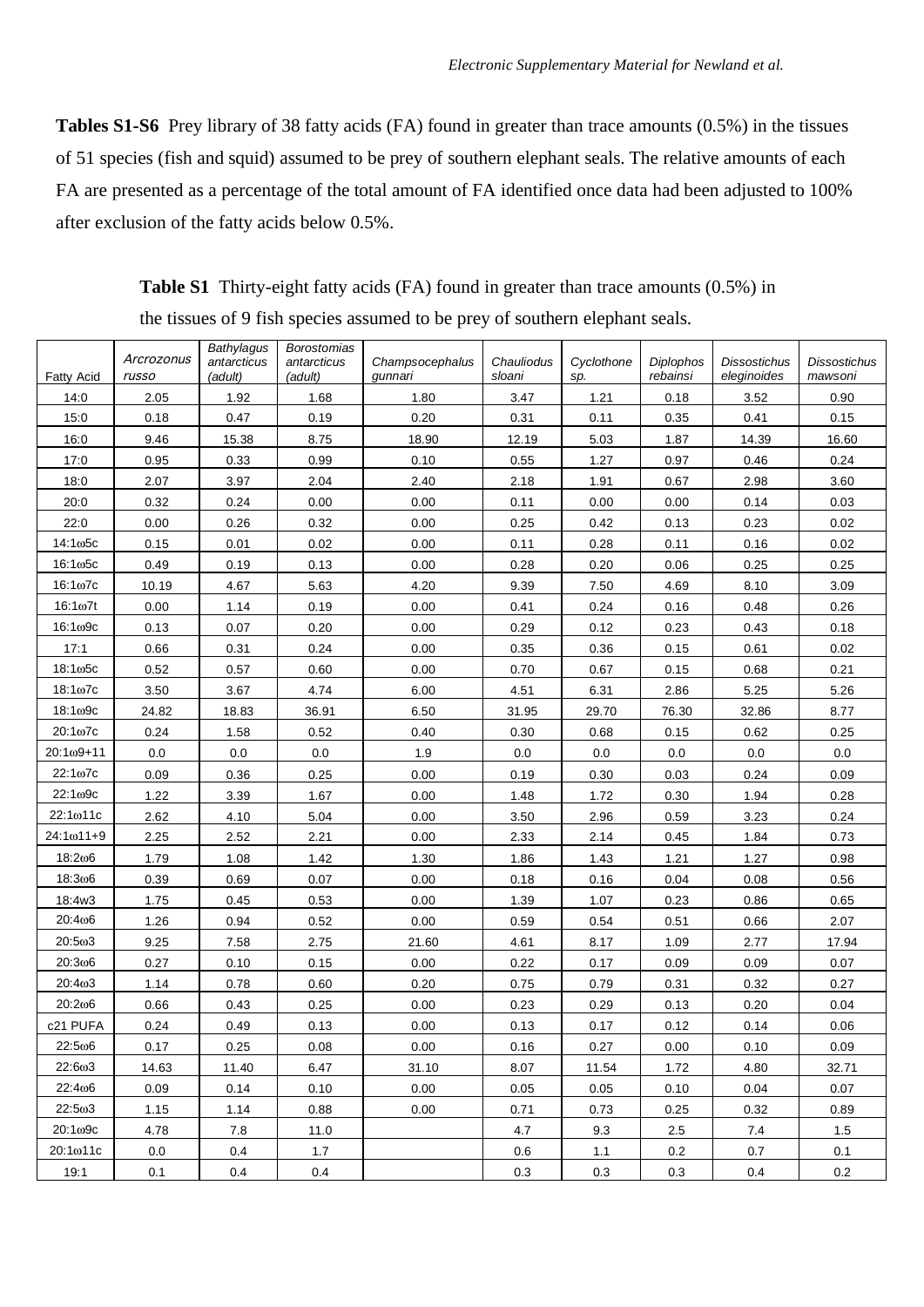## **Table S2** Thirty-eight fatty acids (FA) found in greater than trace amounts (0.5%) in

the tissues of 9 fish species assumed to be prey of southern elephant seals.

| <b>Fatty Acid</b>  | Echiodon<br>cryomargarites | Electrona<br>antarctica | Electrona<br>carlsbergi | Electrona<br>subaspera | Gymnoscopelus<br>bolini (avg) | Gymnoscopelus<br>Gymnoscopelus<br>Gymnoscopelus<br>nicholsi (large)<br>braueri<br>fraseri |       | <b>Icichthys</b><br>australis |       |
|--------------------|----------------------------|-------------------------|-------------------------|------------------------|-------------------------------|-------------------------------------------------------------------------------------------|-------|-------------------------------|-------|
| 14:0               | 2.58                       | 1.71                    | 1.49                    | 2.34                   | 0.85                          | 0.81                                                                                      | 1.49  | 7.57                          | 2.95  |
| 15:0               | 0.41                       | 0.12                    | 0.37                    | 0.26                   | 0.10                          | 0.31                                                                                      | 0.38  | 0.31                          | 0.34  |
| 16:0               | 13.48                      | 5.79                    | 18.12                   | 16.12                  | 4.77                          | 8.48                                                                                      | 17.36 | 16.37                         | 17.17 |
| 17:0               | 1.31                       | 1.21                    | 0.45                    | 0.61                   | 0.59                          | 0.79                                                                                      | 0.51  | 0.39                          | 0.21  |
| 18:0               | 2.18                       | 1.99                    | 3.93                    | 3.32                   | 2.64                          | 2.51                                                                                      | 4.33  | 4.12                          | 3.82  |
| 20:0               | 0.00                       | 0.00                    | 0.21                    | 0.08                   | 0.00                          | 0.00                                                                                      | 0.21  | 0.12                          | 0.22  |
| 22:0               | 0.40                       | 0.21                    | 0.59                    | 0.04                   | 0.09                          | 0.29                                                                                      | 0.15  | 0.03                          | 0.08  |
| 14:1ω5с            | 0.04                       | 0.37                    | 0.02                    | 0.08                   | 0.04                          | 0.06                                                                                      | 0.02  | 0.66                          | 0.05  |
| $16:1\omega$ 5c    | 0.25                       | 0.23                    | 0.23                    | 0.20                   | 0.16                          | 0.19                                                                                      | 0.27  | 0.35                          | 0.13  |
| $16:1\omega$ 7c    | 5.47                       | 15.98                   | 5.66                    | 5.49                   | 4.96                          | 5.07                                                                                      | 3.32  | 6.43                          | 4.40  |
| $16:1\omega$ 7t    | 0.22                       | 0.17                    | 0.80                    | 0.00                   | 0.10                          | 0.25                                                                                      | 0.62  | 0.00                          | 0.00  |
| $16:1\omega$ 9c    | 0.26                       | 0.26                    | 0.07                    | 0.16                   | 0.05                          | 0.14                                                                                      | 0.09  | 0.09                          | 0.29  |
| 17:1               | 0.45                       | 0.51                    | 0.48                    | 0.34                   | 0.38                          | 0.65                                                                                      | 0.47  | 0.25                          | 0.19  |
| $18:1\omega$ 5c    | 0.64                       | 0.53                    | 0.74                    | 0.49                   | 0.98                          | 0.62                                                                                      | 0.72  | 0.44                          | 0.46  |
| $18:1\omega$ 7c    | 4.30                       | 3.96                    | 3.90                    | 3.79                   | 7.50                          | 4.69                                                                                      | 5.85  | 8.17                          | 2.50  |
| $18:1\omega$ 9c    | 25.42                      | 36.64                   | 23.74                   | 23.19                  | 29.62                         | 38.70                                                                                     | 17.60 | 25.14                         | 25.39 |
| $20:1\omega$ 7c    | 0.33                       | 0.54                    | 0.57                    | 0.38                   | 0.84                          | 0.36                                                                                      | 0.46  | 0.44                          | 0.95  |
| $20:1\omega9 + 11$ | 0.0                        | 0.0                     | 0.0                     | 0.0                    | 19.3                          | 0.0                                                                                       | 0.0   | 0.0                           | 0.0   |
| 22:1ω7c            | 0.35                       | 0.47                    | 0.43                    | 0.17                   | 0.23                          | 0.15                                                                                      | 0.28  | 0.13                          | 0.19  |
| 22:1ω9c            | 0.77                       | 1.91                    | 1.93                    | 1.05                   | 1.91                          | 1.20                                                                                      | 1.32  | 0.54                          | 7.09  |
| 22:1ω11c           | 1.57                       | 3.38                    | 3.60                    | 2.84                   | 5.15                          | 1.43                                                                                      | 2.28  | 0.86                          | 2.82  |
| $24:1\omega11+9$   | 2.85                       | 2.88                    | 2.75                    | 1.76                   | 3.53                          | 2.63                                                                                      | 3.22  | 0.50                          | 0.18  |
| 18:206             | 1.61                       | 1.47                    | 1.42                    | 0.89                   | 1.25                          | 1.82                                                                                      | 1.98  | 0.74                          | 0.13  |
| 18:306             | 0.07                       | 0.14                    | 1.10                    | 0.00                   | 0.01                          | 0.12                                                                                      | 0.81  | 0.40                          | 0.05  |
| 18:4w3             | 0.63                       | 1.53                    | 0.39                    | 0.69                   | 0.59                          | 2.08                                                                                      | 0.45  | 0.75                          | 0.45  |
| 20:406             | 1.80                       | 0.55                    | 0.66                    | 1.14                   | 0.70                          | 0.76                                                                                      | 0.65  | 0.40                          | 1.84  |
| 20:5ω3             | 9.24                       | 4.10                    | 6.54                    | 7.75                   | 2.76                          | 5.34                                                                                      | 7.09  | 5.40                          | 6.72  |
| 20:306             | 0.19                       | 0.17                    | 0.12                    | 0.11                   | 0.35                          | 0.15                                                                                      | 0.16  | 0.20                          | 0.06  |
| 20:4ω3             | 0.45                       | 0.42                    | 0.38                    | 0.64                   | 1.41                          | 0.70                                                                                      | 1.12  | 0.88                          | 0.19  |
| 20:206             | 0.16                       | 0.25                    | 0.29                    | 0.49                   | 1.24                          | 0.33                                                                                      | 0.44  | 0.05                          | 0.20  |
| c21 PUFA           | 0.36                       | 0.10                    | 0.19                    | 0.24                   | 0.15                          | 0.19                                                                                      | 0.13  | 0.23                          | 0.12  |
| 22:5ω6             | 0.26                       | 0.14                    | 0.16                    | 0.25                   | 0.06                          | 0.12                                                                                      | 0.22  | 0.02                          | 0.20  |
| 22:603             | 14.49                      | 6.71                    | 10.62                   | 17.03                  | 5.93                          | 12.31                                                                                     | 11.42 | 6.28                          | 12.77 |
| 22:406             | 0.05                       | 0.03                    | 0.03                    | 0.00                   | 0.05                          | 0.06                                                                                      | 0.06  | 0.04                          | 0.07  |
| 22:503             | 0.84                       | 0.41                    | 0.50                    | 1.26                   | 0.68                          | 0.57                                                                                      | 0.67  | 0.43                          | 0.79  |
| $20:1\omega$ 9c    | 4.5                        | 3.4                     | 4.8                     | 6.10                   |                               | 4.3                                                                                       | 11.0  | 10.64                         | 6.02  |
| 20:1ω11c           | 0.5                        | 0.6                     | 0.7                     | 0.0                    |                               | 0.6                                                                                       | 0.5   | 0.0                           | 0.0   |
| 19:1               | 0.4                        | 0.3                     | 0.4                     | 0.1                    |                               | 0.5                                                                                       | 0.5   | 0.2                           | 0.3   |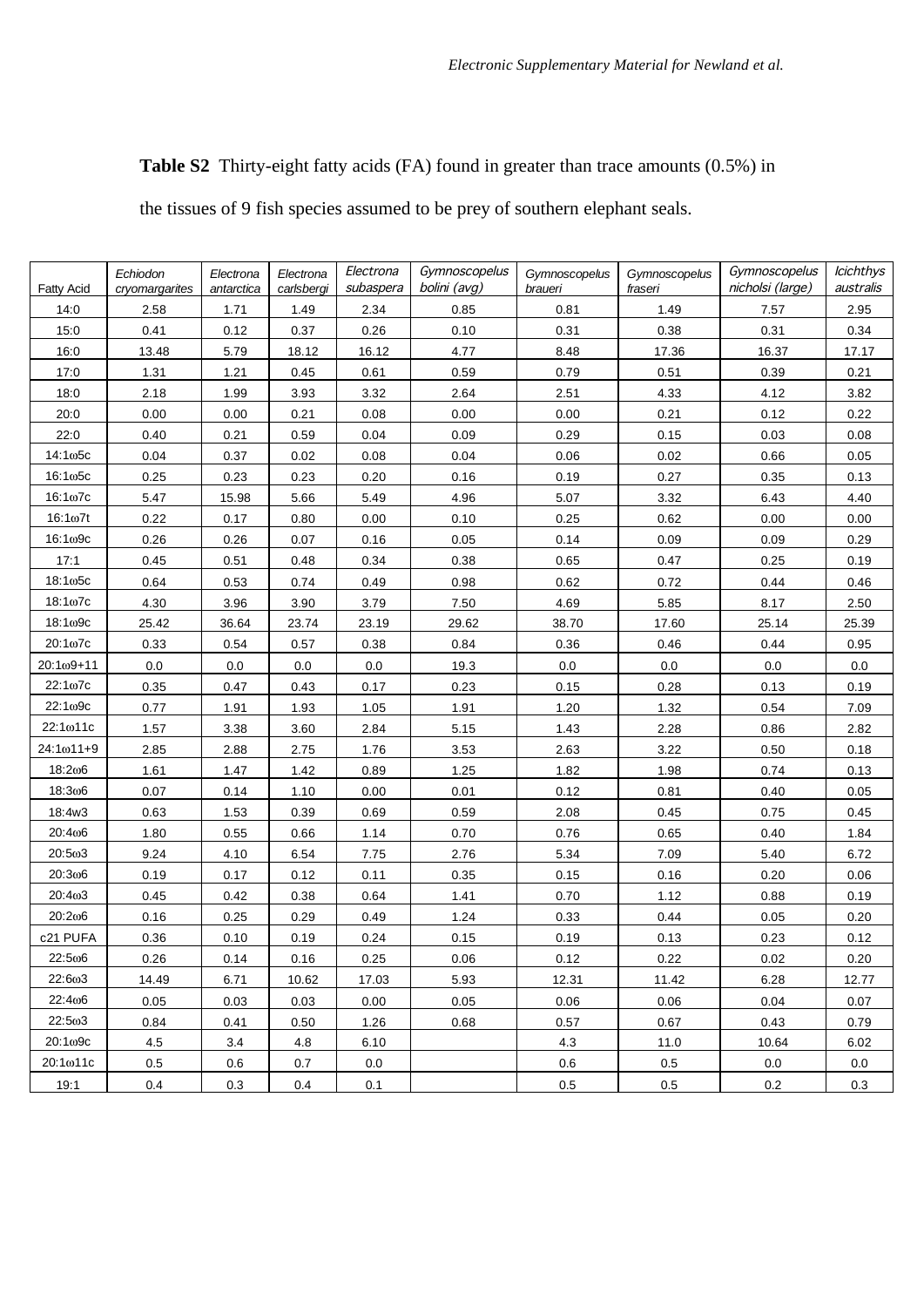## **Table S3** Thirty-eight fatty acids (FA) found in greater than trace amounts (0.5%) in

the tissues of 9 fish species assumed to be prey of southern elephant seals.

| <b>Fatty Acid</b>   | Krefftichthyes<br>anderssoni | Krefftichthyes<br>anderssoni | Labichthys<br>yanoi | Lampanyctus<br>archirus | Melanostigma<br>gelatinosum | Pagothenia<br>borchgrevinki | Paradiplospinus<br>gracilis | Phosichthys<br>argenteus | Pleuragramma<br>antarcticum |
|---------------------|------------------------------|------------------------------|---------------------|-------------------------|-----------------------------|-----------------------------|-----------------------------|--------------------------|-----------------------------|
| 14:0                | 0.50                         | 0.50                         | 1.33                | 1.60                    | 2.25                        | 4.30                        | 3.85                        | 1.32                     | 15.70                       |
| 15:0                | 0.10                         | 0.10                         | 0.11                | 0.34                    | 0.55                        | 0.00                        | 0.39                        | 0.54                     | 0.30                        |
| 16:0                | 2.40                         | 2.40                         | 3.99                | 17.39                   | 16.10                       | 11.50                       | 18.74                       | 20.74                    | 16.30                       |
| 17:0                | 0.00                         | 0.00                         | 1.02                | 0.34                    | 0.65                        | 0.00                        | 0.56                        | 0.93                     | 0.20                        |
| 18:0                | 0.60                         | 0.60                         | 1.31                | 4.06                    | 4.44                        | 2.10                        | 3.22                        | 6.11                     | 0.90                        |
| 20:0                | 0.00                         | 0.00                         | 0.00                | 0.09                    | 0.55                        | 0.00                        | 0.28                        | 0.07                     | 0.00                        |
| 22:0                | 0.00                         | 0.00                         | 0.26                | 0.07                    | 0.22                        | 0.00                        | 0.26                        | 0.68                     | 0.00                        |
| 14:1ω5с             | 0.00                         | 0.00                         | 0.07                | 0.07                    | 0.10                        | 0.00                        | 0.14                        | 0.01                     | 0.40                        |
| $16:1\omega$ 5c     | 0.00                         | 0.00                         | 0.12                | 0.22                    | 0.40                        | 0.00                        | 0.29                        | 0.13                     | 0.00                        |
| $16:1\omega$ 7c     | 13.80                        | 13.80                        | 8.25                | 5.84                    | 6.43                        | 8.80                        | 7.42                        | 2.77                     | 9.70                        |
| $16:1\omega$ 7t     | 0.00                         | 0.00                         | 0.13                | 0.40                    | 0.54                        | 0.00                        | 0.00                        | 0.24                     | 0.00                        |
| $16:1\omega$ 9c     | 0.00                         | 0.00                         | 0.17                | 0.17                    | 0.23                        | 0.00                        | 0.00                        | 0.21                     | 0.00                        |
| 17:1                | 0.00                         | 0.00                         | 0.19                | 0.66                    | 0.82                        | 0.00                        | 0.44                        | 0.60                     | 0.00                        |
| $18:1\omega$ 5c     | 0.00                         | 0.00                         | 0.60                | 0.49                    | 0.67                        | 0.00                        | 0.57                        | 0.30                     | 0.00                        |
| $18:1\omega$ 7c     | 10.60                        | 10.60                        | 4.81                | 4.07                    | 5.09                        | 3.90                        | 4.15                        | 3.74                     | 9.40                        |
| 18:1 <sub>09c</sub> | 52.90                        | 52.90                        | 43.16               | 22.84                   | 19.64                       | 17.70                       | 25.20                       | 17.87                    | 26.40                       |
| 20:1ω7c             | 0.00                         | 0.00                         | 1.24                | 0.35                    | 0.40                        | 1.00                        | 0.35                        | 0.20                     | 1.90                        |
| $20:1\omega9 + 11$  | 0.0                          | 0.0                          | 0.0                 | 0.0                     | 0.0                         | 0.0                         | 0.0                         | 0.0                      | 3.1                         |
| 22:1ω7c             | 0.00                         | 0.00                         | 0.32                | 0.20                    | 0.00                        | 0.00                        | 0.39                        | 0.14                     | 0.00                        |
| 22:1ω9c             | 0.00                         | 0.00                         | 1.48                | 0.88                    | 0.89                        | 1.80                        | 1.80                        | 0.58                     | 0.00                        |
| 22:1ω11c            | 0.80                         | 0.80                         | 2.72                | 2.08                    | 0.70                        | 0.00                        | 4.29                        | 1.07                     | 0.00                        |
| $24:1\omega$ 11+9   | 0.10                         | 0.10                         | 2.63                | 2.66                    | 2.27                        | 0.70                        | 2.70                        | 4.53                     | 0.40                        |
| 18:206              | 3.20                         | 3.20                         | 1.26                | 1.00                    | 1.38                        | 0.90                        | 0.97                        | 0.86                     | 0.20                        |
| 18:306              | 0.00                         | 0.00                         | 0.00                | 0.22                    | 0.00                        | 0.00                        | 0.09                        | 0.04                     | 0.00                        |
| 18:4w3              | 0.00                         | 0.00                         | 0.18                | 0.41                    | 1.78                        | 1.30                        | 0.97                        | 0.53                     | 0.80                        |
| 20:406              | 0.00                         | 0.00                         | 0.83                | 1.08                    | 1.43                        | 0.00                        | 0.66                        | 1.59                     | 0.00                        |
| 20:503              | 1.00                         | 1.00                         | 3.19                | 5.24                    | 7.36                        | 12.70                       | 4.33                        | 3.97                     | 6.00                        |
| 20:306              | 0.00                         | 0.00                         | 0.19                | 0.11                    | 0.04                        | 0.00                        | 0.18                        | 0.09                     | 0.00                        |
| 20:403              | 0.00                         | 0.00                         | 0.71                | 0.53                    | 0.60                        | 0.00                        | 0.76                        | 0.43                     | 0.00                        |
| 20:206              | 0.00                         | 0.00                         | 0.30                | 0.17                    | 0.41                        | 0.00                        | 0.14                        | 0.20                     | 0.00                        |
| c21 PUFA            | 0.00                         | 0.00                         | 0.16                | 0.25                    | 0.29                        | 0.00                        | 0.21                        | 0.37                     | 0.00                        |
| 22:5ω6              | 0.00                         | 0.00                         | 0.08                | 0.14                    | 0.07                        | 0.00                        | 0.06                        | 0.13                     | 0.00                        |
| $22:6\omega3$       | 2.40                         | 2.40                         | 6.27                | 17.26                   | 15.11                       | 8.90                        | 6.74                        | 24.48                    | 2.30                        |
| 22:406              | 0.00                         | 0.00                         | 0.09                | 0.08                    | 0.00                        | 0.00                        | 0.04                        | 0.03                     | 0.00                        |
| 22:5ω3              | 0.00                         | 0.00                         | 0.92                | 0.78                    | 0.72                        | 0.00                        | 0.87                        | 1.09                     | 0.00                        |
| 20:109c             | 3.5                          | 3.5                          | 8.7                 | 5.6                     | 6.0                         | 7.7                         | 8.16                        | 2.4                      |                             |
| 20:1ω11c            |                              |                              | 1.8                 | 0.5                     | 0.5                         | 2.9                         | 0.0                         | 0.3                      |                             |
| 19:1                |                              |                              | 0.6                 | 0.3                     | 0.7                         |                             | 0.1                         | 0.4                      |                             |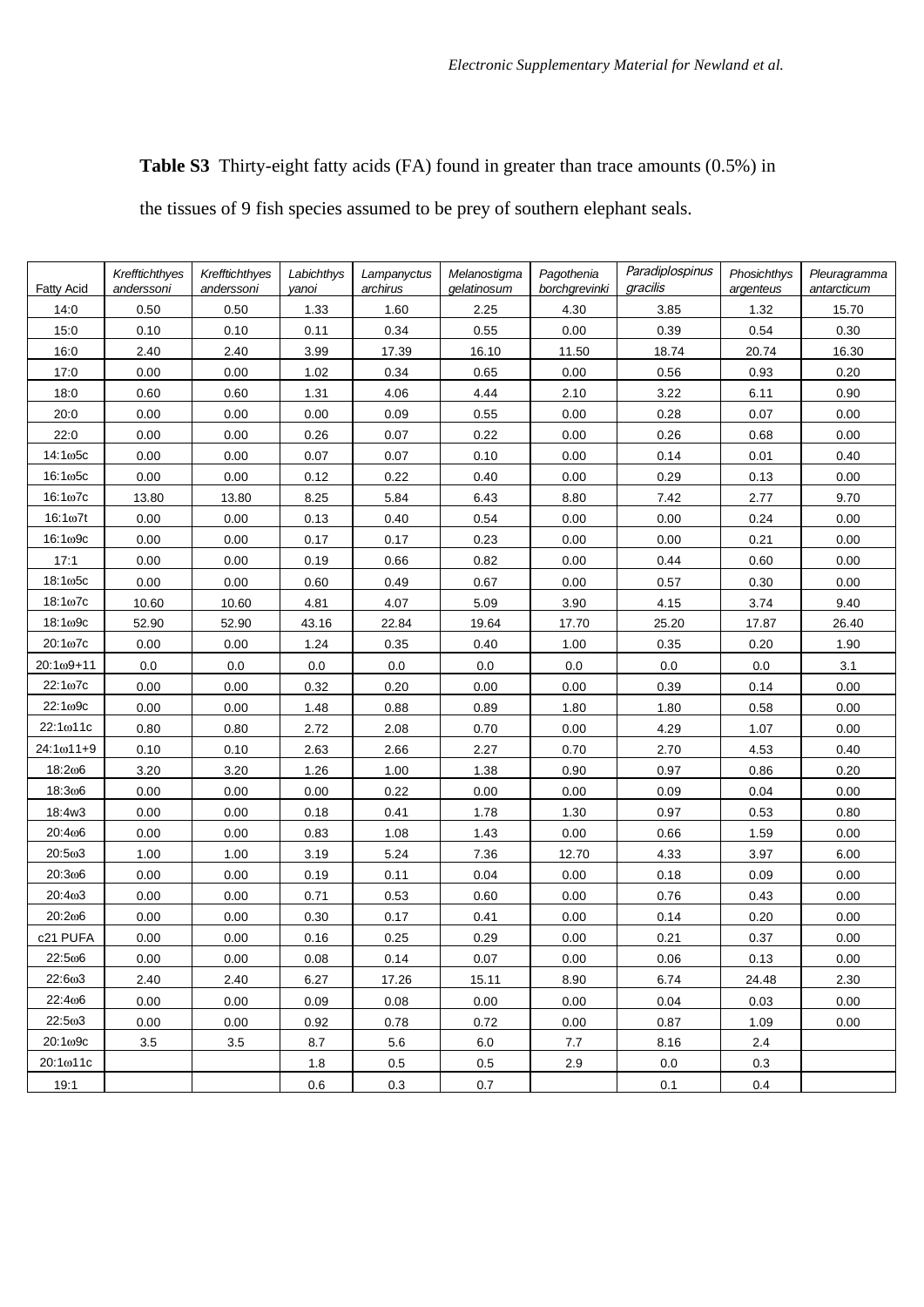**Table S4** Thirty-eight fatty acids (FA) found in greater than trace amounts (0.5%) in

the tissues of 9 fish species assumed to be prey of southern elephant seals.

| <b>Fatty Acid</b>           | Poromitra<br>crassiceps | Protomyctophum<br>bolini | Salilolita<br>australis | Sternoptyx<br>sp. | <b>Stomias</b><br>boa boa | <b>Stomias</b><br>gracilis<br>(adult) | Trematomus<br>bernacchi | Trematomus<br>hansoni | Trematomus<br>newnesi |
|-----------------------------|-------------------------|--------------------------|-------------------------|-------------------|---------------------------|---------------------------------------|-------------------------|-----------------------|-----------------------|
| 14:0                        | 1.47                    | 4.46                     | 0.74                    | 1.62              | 1.26                      | 5.24                                  | 2.40                    | 2.80                  | 5.50                  |
| 15:0                        | 0.33                    | 0.50                     | 0.25                    | 0.55              | 0.28                      | 0.39                                  | 0.00                    | 0.00                  | 0.00                  |
| 16:0                        | 17.37                   | 20.39                    | 16.36                   | 19.84             | 11.41                     | 14.90                                 | 13.10                   | 10.90                 | 12.30                 |
| 17:0                        | 0.48                    | 0.68                     | 0.34                    | 0.62              | 0.74                      | 0.49                                  | 0.00                    | 0.00                  | 0.00                  |
| 18:0                        | 5.27                    | 3.20                     | 5.18                    | 4.70              | 2.16                      | 2.03                                  | 3.50                    | 2.20                  | 2.00                  |
| 20:0                        | 0.32                    | 0.14                     | 0.05                    | 0.09              | 0.09                      | 0.12                                  | 0.00                    | 0.00                  | 0.00                  |
| 22:0                        | 0.20                    | 0.29                     | 0.01                    | 0.10              | 0.17                      | 0.08                                  | 0.00                    | 0.00                  | 0.00                  |
| $14:1\omega$ 5c             | 0.03                    | 0.11                     | 0.00                    | 0.02              | 0.06                      | 0.14                                  | 0.00                    | 0.00                  | 0.00                  |
| $16:1\omega$ 5c             | 0.25                    | 0.35                     | 0.15                    | 0.28              | 0.19                      | 0.26                                  | 0.00                    | 0.00                  | 0.00                  |
| $16:1\omega$ <sub>7</sub> c | 2.61                    | 8.05                     | 2.10                    | 2.41              | 7.02                      | 8.42                                  | 6.50                    | 6.80                  | 6.50                  |
| $16:1\omega$ 7t             | 0.06                    | 0.31                     | 0.00                    | 0.28              | 0.40                      | 0.39                                  | 0.00                    | 0.00                  | 0.00                  |
| $16:1\omega$ 9c             | 0.13                    | 0.21                     | 0.43                    | 0.19              | 0.17                      | 0.25                                  | 0.00                    | 0.00                  | 0.00                  |
| 17:1                        | 0.29                    | 0.37                     | 0.31                    | 0.73              | 0.69                      | 0.38                                  | 0.00                    | 0.00                  | 0.00                  |
| $18:1\omega$ 5c             | 0.56                    | 0.82                     | 0.46                    | 0.55              | 0.62                      | 0.73                                  | 0.00                    | 0.00                  | 0.00                  |
| $18:1\omega$ 7c             | 3.72                    | 5.20                     | 3.03                    | 4.23              | 5.80                      | 5.22                                  | 8.60                    | 4.00                  | 6.00                  |
| $18:1\omega$ 9c             | 11.72                   | 22.11                    | 15.23                   | 14.47             | 39.94                     | 34.41                                 | 11.10                   | 15.40                 | 16.80                 |
| $20:1\omega$ 7c             | 0.43                    | 0.40                     | 0.25                    | 0.32              | 0.56                      | 0.44                                  | 1.80                    | 1.20                  | 0.60                  |
| $20:1\omega$ 9+11           | 0.0                     | 0.0                      | 0.0                     | 0.0               | 0.0                       | 0.0                                   | 0.0                     | 0.0                   | 0.0                   |
| 22:107c                     | 0.43                    | 0.30                     | 0.08                    | 0.17              | 0.18                      | 0.15                                  | 0.00                    | 0.00                  | 0.00                  |
| 22:1ω9c                     | 0.70                    | 1.24                     | 0.46                    | 0.38              | 1.40                      | 1.44                                  | 1.30                    | 2.00                  | 1.10                  |
| 22:1ω11c                    | 1.06                    | 2.16                     | 0.44                    | 0.19              | 3.10                      | 3.36                                  | 0.00                    | 0.00                  | 0.00                  |
| 24:1ω11+9                   | 4.19                    | 2.68                     | 1.60                    | 2.55              | 1.60                      | 2.08                                  | 1.20                    | 1.00                  | 0.80                  |
| 18:206                      | 0.79                    | 1.41                     | 0.66                    | 1.97              | 1.66                      | 1.70                                  | 0.90                    | 0.90                  | 1.10                  |
| 18:306                      | 0.18                    | 0.08                     | 0.31                    | 0.55              | 0.09                      | 0.12                                  | 0.00                    | 0.00                  | 0.00                  |
| 18:4w3                      | 0.37                    | 1.00                     | 0.31                    | 0.44              | 0.95                      | 1.05                                  | 0.00                    | 0.00                  | 0.00                  |
| 20:406                      | 2.83                    | 0.47                     | 4.19                    | 2.15              | 0.40                      | 0.36                                  | 0.00                    | 0.00                  | 0.00                  |
| 20:503                      | 9.10                    | 5.60                     | 8.83                    | 7.63              | 2.21                      | 2.43                                  | 18.30                   | 15.90                 | 13.90                 |
| 20:306                      | 0.14                    | 0.12                     | 0.06                    | 0.16              | 0.14                      | 0.16                                  | 0.00                    | 0.00                  | 0.00                  |
| 20:403                      | 0.36                    | 0.35                     | 0.33                    | 0.62              | 0.46                      | 0.47                                  | 0.00                    | 0.00                  | 0.00                  |
| 20:206                      | 0.17                    | 0.17                     | 0.19                    | 0.34              | 0.27                      | 0.27                                  | 0.00                    | 0.00                  | 0.00                  |
| c21 PUFA                    | 0.69                    | 0.10                     | 0.20                    | 0.18              | 0.07                      | 0.09                                  | 0.00                    | 0.00                  | 0.00                  |
| $22:5\omega$ 6              | 0.26                    | 0.21                     | 0.36                    | 0.21              | 0.17                      | 0.07                                  | 3.20                    | 1.20                  | 1.50                  |
| 22:603                      | 27.29                   | 8.83                     | 31.70                   | 26.48             | 3.74                      | 2.95                                  | 13.50                   | 15.50                 | 17.90                 |
| 22:406                      | 0.02                    | 0.02                     | 0.43                    | 0.11              | 0.00                      | 0.01                                  | 0.00                    | 0.00                  | 0.00                  |
| $22:5\omega3$               | 1.14                    | 0.41                     | 2.28                    | 1.00              | 0.31                      | 0.31                                  | 0.00                    | 0.00                  | 0.00                  |
| $20:1\omega$ 9c             | 1.8                     | 5.7                      | 1.77                    | 1.5               | 8.3                       | 7.4                                   | 5.5                     | 11.9                  | 7.1                   |
| 20:1ω11c                    | 0.2                     | 0.5                      | 0.0                     | 0.1               | 1.0                       | 0.7                                   | 1.3                     | 4.2                   | 2.8                   |
| 19:1                        | 0.7                     | 0.4                      | 0.1                     | 0.6               | 0.4                       | 0.3                                   |                         |                       |                       |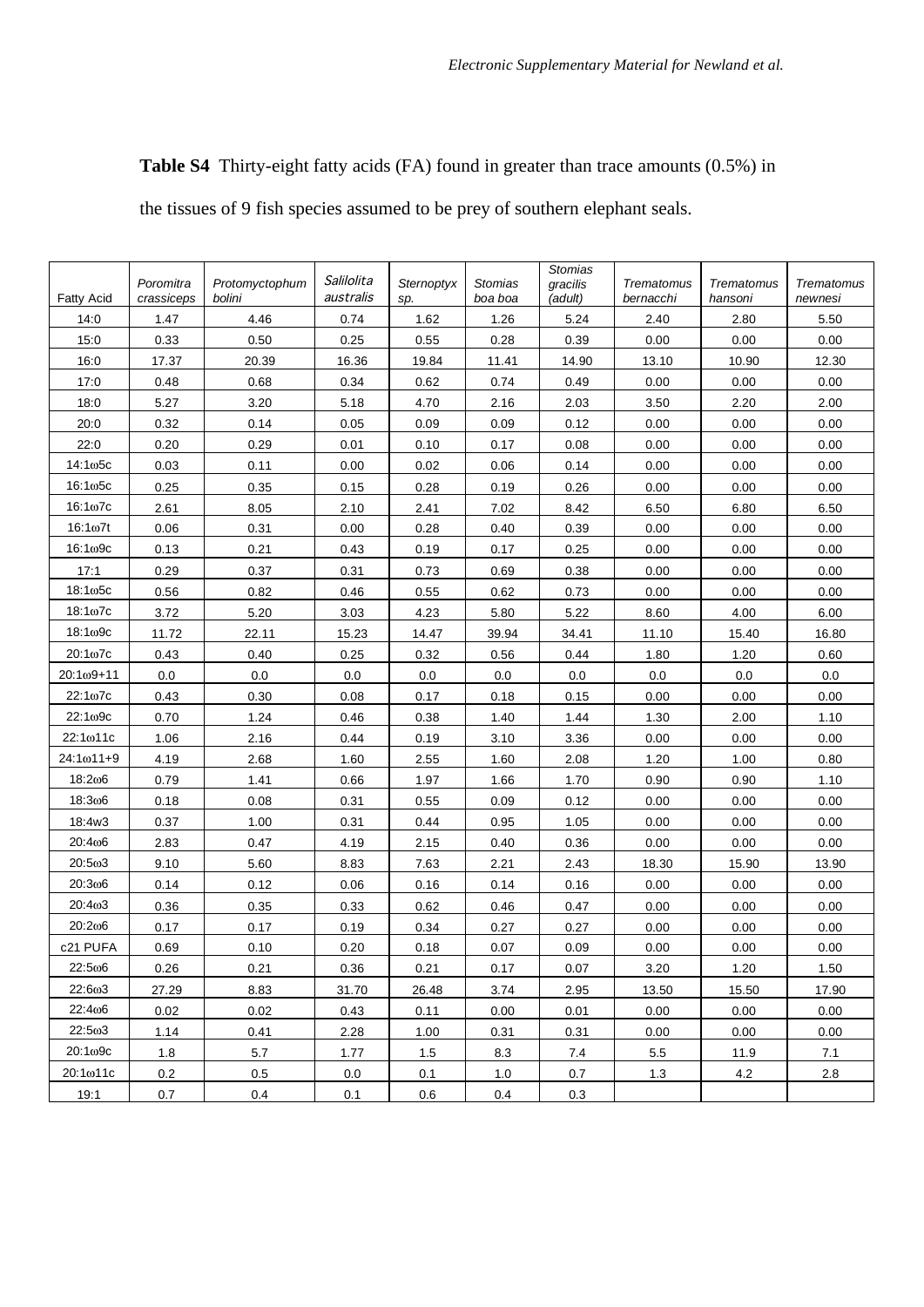**Table S5** Thirty-eight fatty acids (FA) found in greater than trace amounts (0.5%) in the tissues of 8 squid species assumed to be prey of southern elephant seals.

| <b>Fatty Acid</b>  | <b>Brachioteuthis</b><br>spp. | Galiteuthis<br>glacialis | Gonatus<br>antarcticus | <b>Histioteuthis</b><br>eltaninae | Kondakovia<br>longimana | Loligo<br>gahi | Martialia<br>hyadesi | <b>Mastigoteuthis</b><br>sp. |
|--------------------|-------------------------------|--------------------------|------------------------|-----------------------------------|-------------------------|----------------|----------------------|------------------------------|
| 14:0               | 0.70                          | 2.68                     | 2.35                   | 0.77                              | 3.34                    | 2.45           | 0.00                 | 0.72                         |
| 15:0               | 0.09                          | 0.37                     | 0.13                   | 0.23                              | 0.48                    | 0.43           | 0.00                 | 0.24                         |
| 16:0               | 12.69                         | 24.91                    | 4.74                   | 12.68                             | 27.48                   | 23.69          | 13.36                | 16.53                        |
| 17:0               | 0.34                          | 0.41                     | 0.26                   | 0.48                              | 0.67                    | 0.65           | 1.56                 | 0.61                         |
| 18:0               | 3.43                          | 2.39                     | 1.67                   | 3.49                              | 2.36                    | 3.66           | 7.87                 | 4.30                         |
| 20:0               | 0.15                          | 0.00                     | 0.22                   | 0.29                              | 0.17                    | 0.03           | 0.00                 | 0.23                         |
| 22:0               | 0.00                          | 0.00                     | 0.15                   | 0.06                              | 0.00                    | 0.00           | 0.00                 | 0.08                         |
| $14:1\omega$ 5c    | 0.00                          | 0.19                     | 0.06                   | 0.06                              | 0.07                    | 0.15           | 0.00                 | 0.05                         |
| $16:1\omega$ 5c    | 0.11                          | 0.19                     | 0.14                   | 0.24                              | 0.40                    | 0.30           | 0.00                 | 0.12                         |
| $16:1\omega$ 7c    | 0.77                          | 1.64                     | 4.70                   | 3.21                              | 4.30                    | 0.70           | 0.65                 | 2.16                         |
| $16:1\omega$ 7t    | 0.00                          | 0.00                     | 0.00                   | 0.24                              | 0.44                    | 0.00           | 0.00                 | 0.14                         |
| $16:1\omega$ 9c    | 1.48                          | 0.49                     | 0.33                   | 6.28                              | 0.57                    | 0.12           | 0.00                 | 2.71                         |
| 17:1               | 0.13                          | 0.00                     | 0.27                   | 0.33                              | 0.61                    | 0.10           | 0.00                 | 0.22                         |
| $18:1\omega$ 5c    | 0.37                          | 0.34                     | 0.25                   | 0.72                              | 1.15                    | 0.41           | 0.00                 | 0.59                         |
| $18:1\omega$ 7c    | 3.96                          | 3.52                     | 5.05                   | 3.73                              | 3.36                    | 2.43           | 2.03                 | 3.90                         |
| $18:1\omega$ 9c    | 24.10                         | 5.31                     | 30.36                  | 13.28                             | 20.50                   | 3.25           | 9.79                 | 13.14                        |
| $20:1\omega$ 7c    | 0.37                          | 0.18                     | 0.71                   | 0.41                              | 0.49                    | 0.10           | 0.00                 | 0.64                         |
| $20:1\omega9 + 11$ | 0.0                           | 0.0                      | 0.0                    | 0.0                               | 0.0                     | 0.0            | 0.0                  | 0.0                          |
| 22:1ω7c            | 0.13                          | 0.08                     | 0.00                   | 5.95                              | 0.52                    | 0.06           | 0.00                 | 1.25                         |
| 22:1ω9c            | 1.45                          | 1.03                     | 2.99                   | 3.06                              | 0.84                    | 0.24           | 0.85                 | 4.30                         |
| 22:1ω11c           | 3.43                          | 0.18                     | 7.87                   | 3.40                              | 0.83                    | 0.05           | 0.58                 | 3.00                         |
| $24:1\omega$ 11+9  | 2.00                          | 0.24                     | 0.00                   | 1.52                              | 0.51                    | 0.24           | 0.61                 | 2.01                         |
| 18:206             | 0.75                          | 0.31                     | 1.48                   | 0.70                              | 1.26                    | 0.38           | 0.83                 | 0.70                         |
| 18:306             | 0.00                          | 0.00                     | 0.00                   | 0.02                              | 0.15                    | 0.26           | 0.79                 | 0.33                         |
| 18:4w3             | 0.28                          | 0.00                     | 0.56                   | 0.50                              | 2.14                    | 0.17           | 0.00                 | 0.05                         |
| 20:406             | 1.60                          | 1.89                     | 0.77                   | 0.93                              | 0.52                    | 1.71           | 3.45                 | 1.07                         |
| 20:503             | 11.82                         | 19.26                    | 5.75                   | 9.87                              | 9.45                    | 18.15          | 17.70                | 10.19                        |
| 20:306             | 0.93                          | 0.00                     | 0.28                   | 0.11                              | 0.16                    | 0.05           | 0.00                 | 0.14                         |
| 20:403             | 1.01                          | 0.17                     | 0.97                   | 0.48                              | 0.56                    | 0.16           | 0.62                 | 0.40                         |
| 20:206             | 0.68                          | 0.47                     | 0.58                   | 0.94                              | 0.49                    | 0.30           | 1.15                 | 0.76                         |
| c21 PUFA           | 0.29                          | 0.00                     | 1.11                   | 0.18                              | 0.07                    | 0.16           | 0.29                 | 0.18                         |
| $22:5\omega$ 6     | 0.00                          | 0.00                     | 0.12                   | 0.18                              | 0.00                    | 0.19           | 0.49                 | 0.17                         |
| $22:6\omega3$      | 8.48                          | 25.60                    | 8.90                   | 14.11                             | 8.20                    | 33.09          | 29.99                | 13.59                        |
| 22:406             | 0.00                          | 0.00                     | 0.06                   | 0.14                              | 0.50                    | 0.04           | 0.00                 | 0.12                         |
| 22:5ω3             | 0.71                          | 0.32                     | 1.11                   | 0.80                              | 0.29                    | 0.46           | 0.71                 | 0.67                         |
| $20:1\omega$ 9c    | 17.18                         | 6.3                      | 15.8                   | 7.8                               | 4.5                     | 5.29           | 6.67                 | 12.0                         |
| 20:1ω11c           | $0.0\,$                       | 1.2                      | $0.0\,$                | 1.4                               | 0.6                     | 0.0            | 0.0                  | 1.0                          |
| 19:1               | 0.2                           | 0.0                      | 0.2                    | 0.4                               | 0.5                     | 0.1            | 0.0                  | 0.6                          |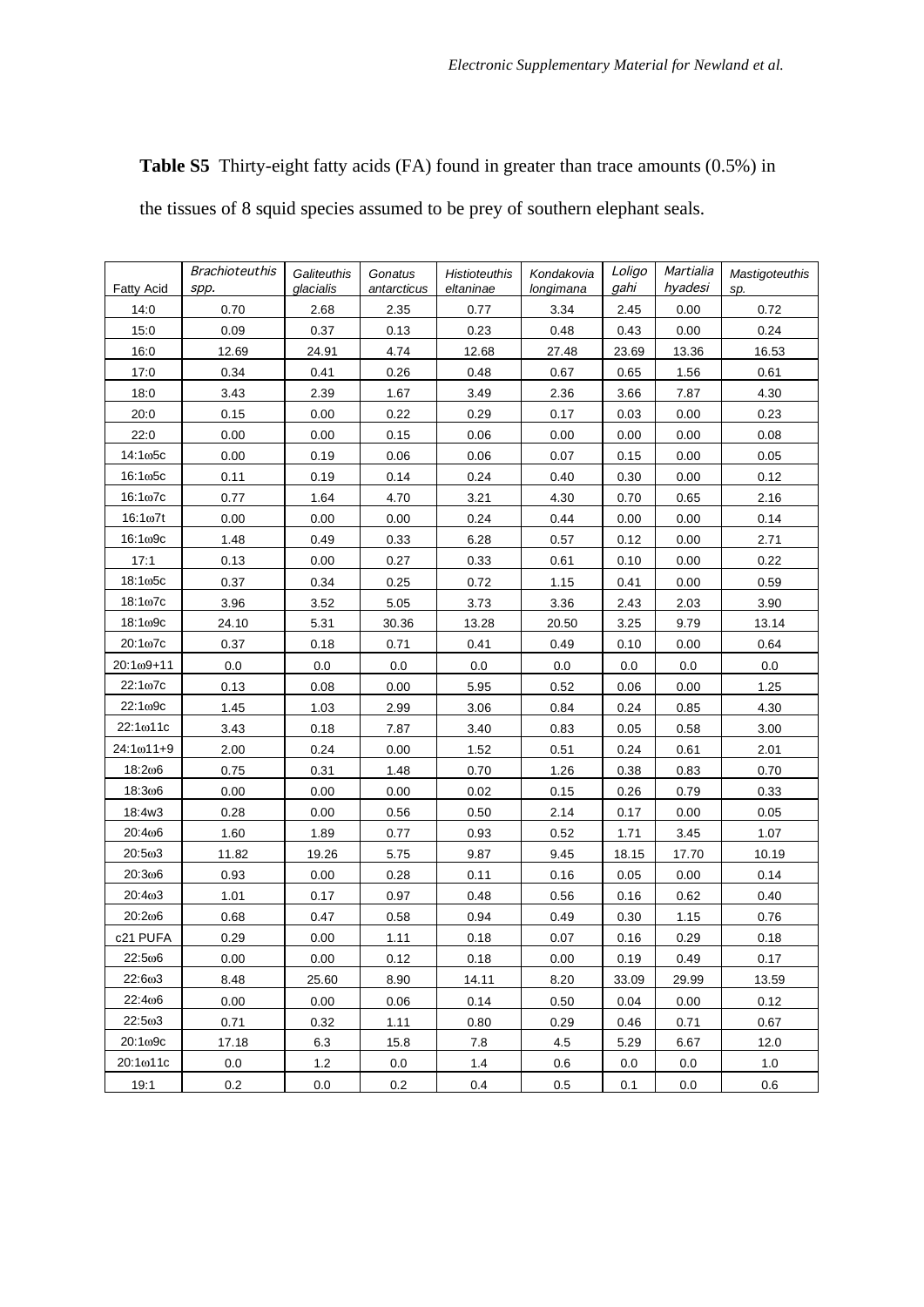**Table S6** Thirty-eight fatty acids (FA) found in greater than trace amounts (0.5%) in

the tissues of 7 squid species assumed to be prey of southern elephant seals.

| <b>Fatty Acid</b>  | Mesonychoteuthis<br>hamiltoni | Moroteuthis<br>ingens | Moroteuthis<br>knipovitchi | Moroteuthis<br>robsoni | Onychoteuthid<br>spp. | Psychroteuthis<br>glacialis | Todarodes<br>spp. |
|--------------------|-------------------------------|-----------------------|----------------------------|------------------------|-----------------------|-----------------------------|-------------------|
| 14:0               | 1.69                          | 3.10                  | 1.50                       | 3.45                   | 13.04                 | 3.55                        | 1.75              |
| 15:0               | 0.35                          | 0.39                  | 0.20                       | 0.44                   | 0.32                  | 0.14                        | 0.36              |
| 16:0               | 11.85                         | 19.22                 | 14.30                      | 16.22                  | 15.84                 | 6.38                        | 12.69             |
| 17:0               | 0.34                          | 0.44                  | 0.36                       | 0.35                   | 0.28                  | 0.77                        | 0.57              |
| 18:0               | 3.09                          | 3.58                  | 3.08                       | 3.52                   | 2.54                  | 0.81                        | 4.05              |
| 20:0               | 0.17                          | 0.13                  | 0.25                       | 0.27                   | 0.10                  | 0.10                        | 0.16              |
| 22:0               | 0.16                          | 0.05                  | 0.00                       | 0.00                   | 0.03                  | 0.00                        | 0.01              |
| $14:1\omega$ 5c    | 0.03                          | 0.10                  | 0.02                       | 0.07                   | 0.02                  | 0.25                        | 0.04              |
| $16:1\omega$ 5c    | 0.17                          | 0.25                  | 0.14                       | 0.25                   | 0.25                  | 0.25                        | 0.16              |
| $16:1\omega$ 7c    | 4.48                          | 4.07                  | 2.67                       | 4.10                   | 5.36                  | 6.85                        | 2.78              |
| $16:1\omega$ 7t    | 0.00                          | 0.62                  | 0.00                       | 0.00                   | 0.00                  | 0.00                        | 0.00              |
| 16:1ω9с            | 0.06                          | 0.45                  | 2.14                       | 0.37                   | 0.35                  | 5.35                        | 1.23              |
| 17:1               | 0.52                          | 0.34                  | 0.21                       | 0.32                   | 0.30                  | 0.16                        | 0.32              |
| $18:1\omega$ 5c    | 0.48                          | 0.66                  | 0.66                       | 0.71                   | 0.71                  | 0.38                        | 0.46              |
| $18:1\omega$ 7c    | 4.28                          | 4.01                  | 4.99                       | 4.47                   | 3.73                  | 5.77                        | 3.21              |
| 18:1ω9с            | 27.34                         | 19.32                 | 20.73                      | 19.77                  | 22.56                 | 19.42                       | 18.86             |
| 20:1ω7c            | 0.90                          | 0.53                  | 0.66                       | 0.64                   | 0.42                  | 0.71                        | 0.67              |
| $20:1\omega9 + 11$ | 0.0                           | 0.0                   | 0.0                        | 0.0                    | 0.0                   | 0.0                         | 0.0               |
| 22:1ω7c            | 0.62                          | 0.40                  | 0.30                       | 0.41                   | 0.74                  | 0.26                        | 1.11              |
| 22:1ω9c            | 1.66                          | 1.59                  | 3.08                       | 2.54                   | 1.08                  | 3.01                        | 1.82              |
| 22:1ω11c           | 4.33                          | 2.38                  | 7.21                       | 5.25                   | 2.47                  | 7.80                        | 3.34              |
| $24:1\omega11+9$   | 1.34                          | 1.29                  | 3.27                       | 4.08                   | 0.65                  | 1.45                        | 2.03              |
| 18:206             | 0.99                          | 0.96                  | 1.02                       | 1.17                   | 1.09                  | 1.36                        | 0.85              |
| 18:306             | 0.23                          | 0.03                  | 0.12                       | 0.66                   | 0.34                  | 0.12                        | 0.53              |
| 18:4w3             | 0.17                          | 0.75                  | 0.41                       | 0.31                   | 0.55                  | 0.59                        | 0.31              |
| 20:406             | 1.08                          | 1.00                  | 0.79                       | 0.67                   | 0.81                  | 0.41                        | 1.21              |
| 20:5ω3             | 4.32                          | 8.60                  | 4.89                       | 5.70                   | 7.08                  | 6.72                        | 7.87              |
| 20:306             | 0.16                          | 0.15                  | 0.23                       | 0.17                   | 0.24                  | 0.08                        | 0.20              |
| 20:403             | 0.83                          | 0.63                  | 0.45                       | 0.83                   | 0.55                  | 0.25                        | 0.94              |
| 20:206             | 0.07                          | 0.44                  | 0.62                       | 0.49                   | 0.05                  | 0.25                        | 0.59              |
| c21 PUFA           | 0.15                          | 0.24                  | 0.06                       | 0.12                   | 0.23                  | 0.21                        | 0.26              |
| 22:506             | 0.20                          | 0.15                  | 0.10                       | 0.13                   | 0.11                  | 0.14                        | 0.28              |
| 22:6ω3             | 8.01                          | 13.30                 | 9.86                       | 9.03                   | 8.58                  | 3.93                        | 17.43             |
| 22:406             | 0.13                          | 0.09                  | 0.00                       | 0.05                   | 0.05                  | 0.00                        | 0.05              |
| 22:503             | 0.99                          | 0.71                  | 0.53                       | 0.75                   | 0.53                  | 0.40                        | 1.12              |
| 20:1ω9c            | 16.70                         | 7.9                   | 13.68                      | 10.78                  | 7.21                  | 14.76                       | 10.66             |
| 20:1ω11c           | $0.0\,$                       | 0.9                   | $0.0\,$                    | 0.0                    | 0.0                   | 0.0                         | $0.0\,$           |
| 19:1               | 0.3                           | 0.4                   | 0.2                        | 0.1                    | 0.1                   | 0.0                         | 0.1               |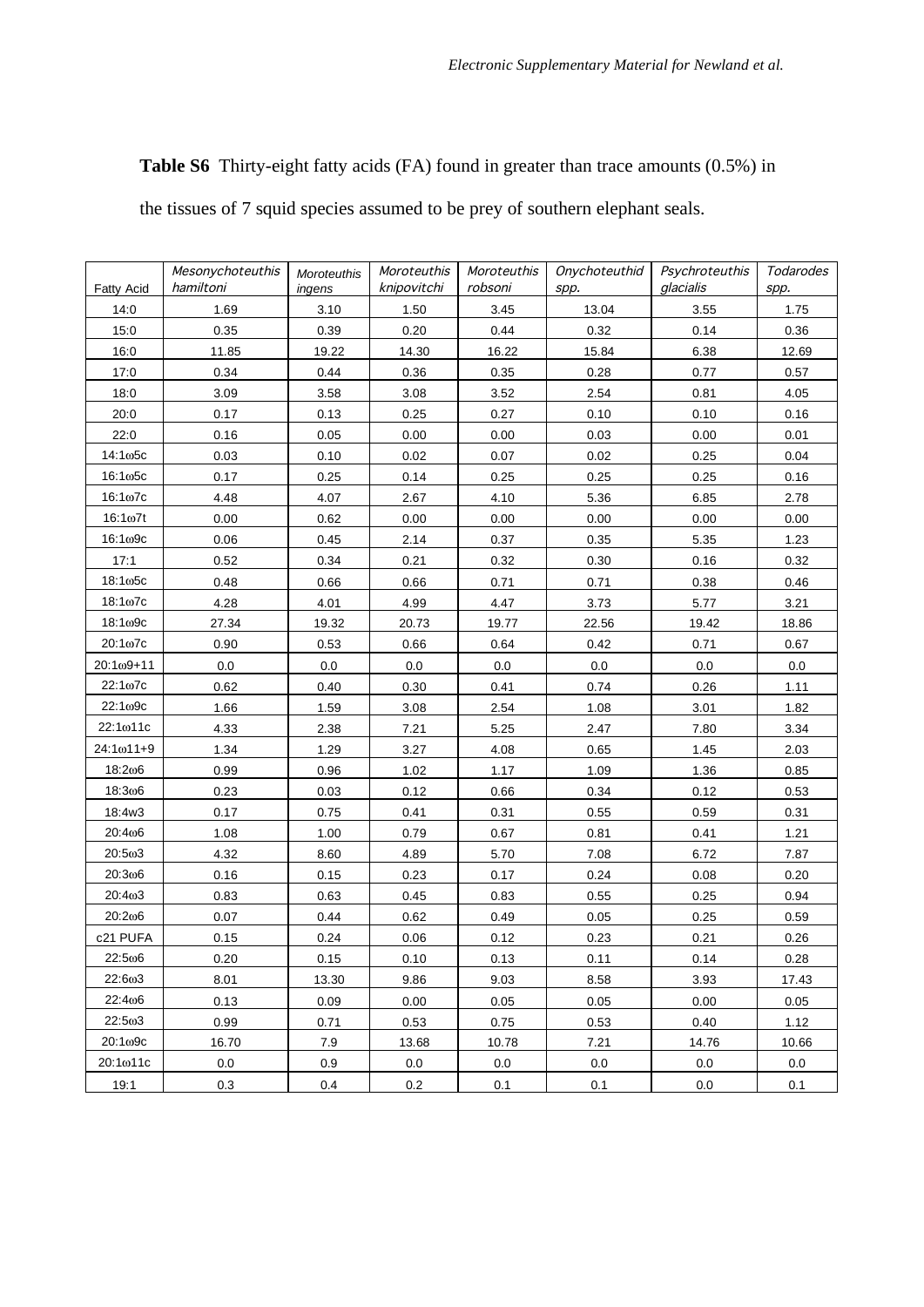**Tables S7-S17** Twenty-eight fatty acids (FA) found in greater than trace amounts (0.5%) in the blubber of 122 juvenile (1-4 years old) southern elephant seals sampled in summer 1999 and winter 2000 at Macquarie Island. The relative amounts of each FA are presented as a percentage of the total amount of FA identified once data had been adjusted to 100% after exclusion of the fatty acids below 0.5%.

**Table S7** Twenty-eight fatty acids (FA) found in greater than trace amounts (0.5%)

in the blubber of 1-year old juvenile female southern elephant seals sampled in winter

2000 at Macquarie Island.

| Seal ID           | P034         | P052         | P093         | P094         | P147         | P270         | P463         | P498    | P517   | P644         |
|-------------------|--------------|--------------|--------------|--------------|--------------|--------------|--------------|---------|--------|--------------|
| Age (years)       | $\mathbf{1}$ | $\mathbf{1}$ | $\mathbf{1}$ | $\mathbf{1}$ | $\mathbf{1}$ | $\mathbf{1}$ | $\mathbf{1}$ | 1       | 1      | $\mathbf{1}$ |
| Sex               | female       | female       | female       | female       | female       | female       | female       | female  | female | female       |
| Year              | 2000         | 2000         | 2000         | 2000         | 2000         | 2000         | 2000         | 2000    | 2000   | 2000         |
| 14:0              | 2.1          | 3.4          | 3.0          | 3.5          | 4.0          | 4.2          | 4.5          | 3.2     | 2.7    | 2.3          |
| 16:1ω9с           | 0.3          | 0.3          | 0.3          | 0.3          | 0.3          | 0.2          | 0.3          | 0.3     | 0.3    | 0.3          |
| $16:1\omega$ 7c   | 7.9          | 7.3          | 7.4          | 8.5          | 8.5          | 9.2          | 7.7          | 11.4    | 7.0    | 6.8          |
| 16:0              | 12.0         | 12.9         | 12.1         | 13.5         | 13.6         | 14.3         | 13.5         | 14.1    | 12.4   | 12.2         |
| br17:1            | 0.3          | 0.3          | 0.4          | 0.3          | 0.4          | 0.3          | 0.3          | 0.3     | 0.3    | 0.2          |
| i17:0             | 0.2          | 0.3          | 0.3          | 0.2          | 0.2          | 0.2          | 0.3          | 0.2     | 0.2    | 0.2          |
| 17:1ω8+a17:0      | 0.6          | 0.6          | 0.6          | 0.6          | 0.4          | 0.5          | 0.6          | 0.7     | 0.5    | 0.5          |
| 17:0              | 0.2          | 0.3          | 0.3          | 0.3          | 0.3          | 0.2          | 0.3          | 0.4     | 0.4    | 0.2          |
| 18:403            | 0.6          | 1.1          | 0.8          | 1.0          | 1.2          | 1.3          | 1.0          | 0.4     | 1.2    | 0.8          |
| 18:206            | 1.3          | 2.5          | 1.4          | 1.5          | 1.5          | 1.6          | 1.6          | 1.3     | 1.8    | 1.5          |
| 18:1ω9c           | 33.2         | 31.9         | 29.2         | 29.5         | 27.9         | 26.0         | 28.5         | 28.7    | 29.1   | 29.5         |
| $18:1\omega$ 7c   | 6.0          | 6.4          | 7.0          | 6.7          | 6.8          | 6.4          | 7.6          | 5.6     | 8.1    | 6.8          |
| 18:1ω5с           | 0.7          | 0.1          | 0.5          | 0.7          | 0.7          | 0.7          | 0.6          | 0.6     | 0.7    | 0.6          |
| 18:0              | 2.6          | 3.0          | 2.8          | 2.8          | 2.8          | 3.0          | 3.1          | 2.4     | 2.9    | 3.1          |
| 19:1 <sub>b</sub> | 0.3          | 0.2          | 0.2          | 0.1          | 0.0          | 0.0          | 0.0          | 0.0     | 0.0    | 0.4          |
| 20:406            | 0.5          | 0.4          | 0.5          | 0.5          | 0.5          | 0.5          | 0.4          | 0.5     | 0.5    | 0.5          |
| 20:503            | 4.8          | 5.8          | 5.8          | 6.8          | 7.2          | 7.8          | 6.3          | 3.9     | 7.8    | 6.6          |
| 20:403            | 0.6          | 0.5          | 0.7          | 0.7          | 0.6          | 0.7          | 0.5          | 0.8     | 0.6    | 0.7          |
| 20:206            | 0.3          | 0.2          | 0.3          | 0.2          | 0.2          | 0.2          | 0.2          | 0.2     | 0.3    | 0.3          |
| $20:1\omega9+11$  | 11.0         | 8.6          | 11.9         | 8.2          | 7.7          | 7.5          | 8.4          | 8.6     | 8.8    | 10.0         |
| $20:1\omega$ 7    | 0.6          | 0.5          | 0.7          | 0.5          | 0.5          | 0.6          | 0.6          | 0.4     | 0.5    | 0.6          |
| 22:6ω3            | 6.6          | 6.5          | 6.3          | 7.0          | 7.4          | 7.5          | 6.6          | 7.5     | 7.5    | 7.7          |
| 22:5ω3            | 1.8          | 1.5          | 1.6          | 1.7          | 1.9          | 1.7          | 1.7          | 1.7     | 1.8    | 2.2          |
| 22:1ω11+13c       | 2.2          | 2.1          | 2.5          | 2.0          | 2.0          | 2.2          | 1.9          | 2.8     | 1.8    | 2.4          |
| 22:1ω9c           | 1.1          | 1.0          | 1.2          | 0.9          | 1.0          | 0.9          | 1.0          | $1.2\,$ | 0.9    | 1.2          |
| 22:1ω7c           | 0.1          | 0.2          | 0.2          | 0.0          | 0.2          | 0.0          | 0.2          | 0.2     | 0.0    | 0.2          |
| 24:1ω11+13c       | 0.3          | 0.3          | 0.4          | 0.2          | 0.3          | 0.3          | 0.3          | 0.5     | 0.3    | 0.3          |
| 24:1ω9с           | 0.5          | 0.5          | 0.5          | 0.4          | 0.5          | 0.5          | 0.5          | 0.6     | 0.4    | 0.5          |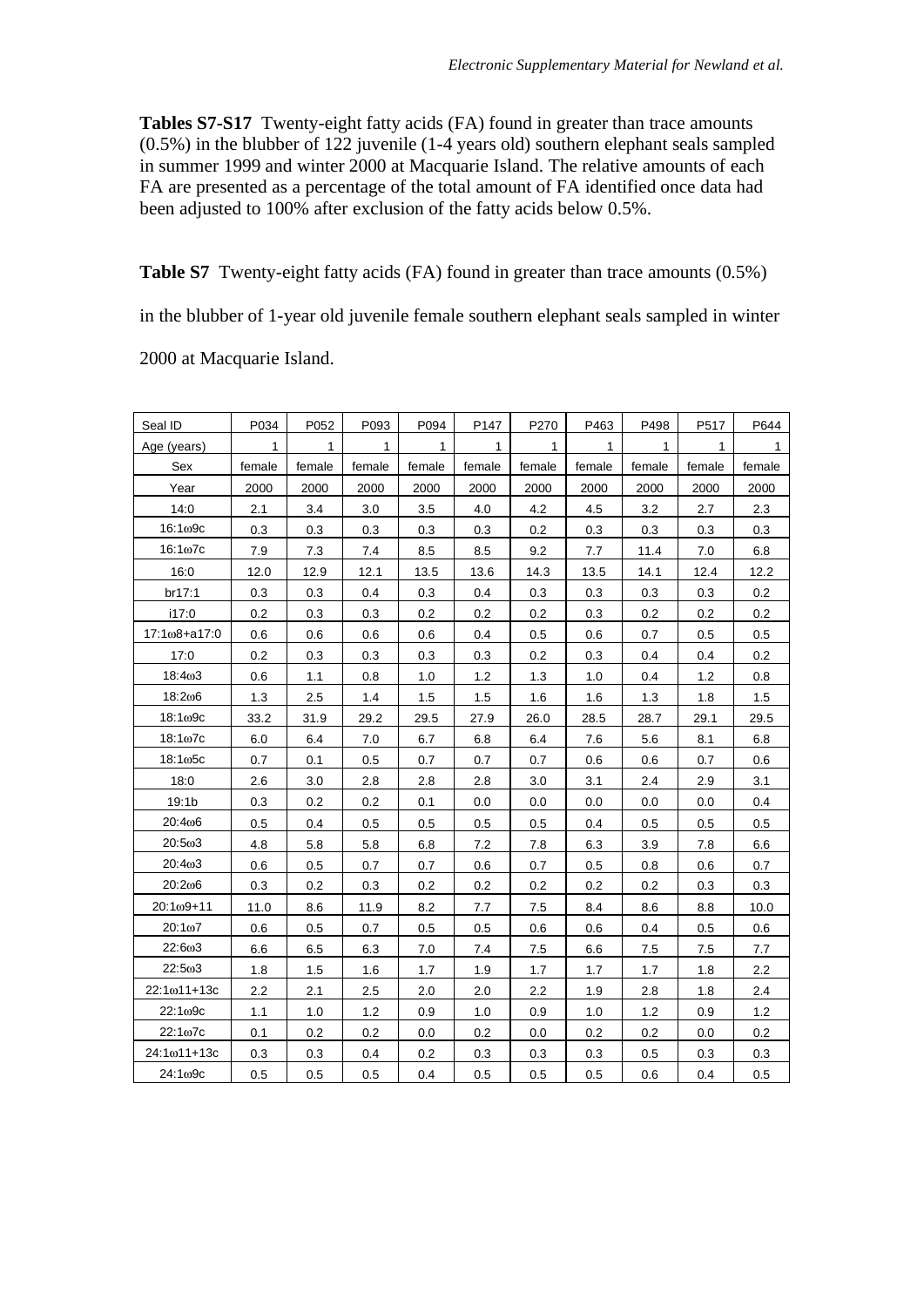**Table S8** Twenty-eight fatty acids (FA) found in greater than trace amounts (0.5%) in the blubber of 1-year old juvenile female southern elephant seals sampled in winter 2000 at Macquarie Island.

| Seal ID           | P648   | P772   | P730   | P787   | P903   | P534   | P819    | P829   | P897   | P935   |
|-------------------|--------|--------|--------|--------|--------|--------|---------|--------|--------|--------|
| Age (years)       | 1      | 1      | 1      | 1      | 1      | 1      | 1       | 1      | 1      | 1      |
| Sex               | female | female | female | female | female | female | female  | female | female | female |
| Year              | 2000   | 2000   | 2000   | 2000   | 2000   | 2000   | 2000    | 2000   | 2000   | 2000   |
| 14:0              | 1.3    | 1.3    | 1.9    | 3.2    | 2.2    | 3.0    | 2.5     | 3.8    | 2.9    | 2.5    |
| $16:1\omega$ 9c   | 0.0    | 0.0    | 0.3    | 0.0    | 0.3    | 0.3    | 0.0     | 0.3    | 0.4    | 0.0    |
| $16:1\omega$ 7c   | 6.1    | 7.2    | 7.0    | 8.1    | 5.4    | 6.6    | 8.7     | 7.4    | 8.5    | 7.4    |
| 16:0              | 11.0   | 11.1   | 12.0   | 13.2   | 12.1   | 11.6   | 12.2    | 12.4   | 11.8   | 12.0   |
| br17:1            | 0.0    | 0.3    | 0.3    | 0.3    | 0.4    | 0.3    | 0.4     | 0.3    | 0.3    | 0.3    |
| i17:0             | 0.2    | 0.2    | 0.2    | 0.2    | 0.2    | 0.2    | 0.2     | 0.2    | 0.0    | 0.3    |
| 17:1ω8+a17:0      | 0.5    | 0.5    | 0.5    | 0.5    | 0.5    | 0.5    | 0.6     | 0.4    | 0.6    | 0.6    |
| 17:0              | 0.0    | 0.3    | 0.3    | 0.2    | 0.3    | 0.2    | $0.2\,$ | 0.2    | 0.3    | 0.3    |
| 18:403            | 0.8    | 0.6    | 0.8    | 1.2    | 0.7    | 0.5    | 1.0     | 0.9    | 0.8    | 0.9    |
| 18:206            | 1.8    | 1.6    | 1.6    | 1.6    | 1.3    | 1.5    | 1.6     | 1.7    | 1.8    | 1.6    |
| 18:1ω9с           | 30.6   | 33.9   | 31.6   | 26.4   | 27.5   | 30.3   | 30.2    | 29.9   | 32.3   | 31.6   |
| $18:1\omega$ 7c   | 8.3    | 7.3    | 7.2    | 6.8    | 7.1    | 7.9    | 6.6     | 8.3    | 7.9    | 7.1    |
| $18:1\omega$ 5c   | 0.6    | 0.6    | 0.7    | 0.8    | 0.6    | 0.6    | 0.8     | 0.5    | 0.5    | 0.8    |
| 18:0              | 3.1    | 2.8    | 3.1    | 2.9    | 3.9    | 3.2    | 2.5     | 3.0    | 2.6    | 3.1    |
| 19:1 <sub>b</sub> | 0.0    | 0.0    | 0.2    | 0.0    | 0.0    | 0.3    | 0.2     | 0.3    | 0.0    | 0.4    |
| 20:406            | 0.2    | 0.5    | 0.4    | 0.6    | 0.5    | 0.4    | 0.5     | 0.5    | 0.5    | 0.5    |
| $20:5\omega3$     | 7.5    | 5.6    | 5.3    | 7.7    | 5.2    | 5.0    | 6.3     | 6.2    | 6.4    | 5.4    |
| 20:403            | 0.7    | 0.6    | 0.5    | 0.6    | 0.6    | 0.5    | 0.6     | 0.6    | 0.8    | 0.6    |
| 20:206            | 0.3    | 0.3    | 0.3    | 0.2    | 0.3    | 0.3    | 0.3     | 0.3    | 0.3    | 0.3    |
| $20:1\omega$ 9+11 | 12.0   | 11.5   | 11.3   | 9.5    | 13.7   | 13.3   | 9.8     | 9.9    | 9.3    | 9.9    |
| 20:1ω7            | 0.8    | 0.6    | 0.6    | 0.6    | 0.8    | 0.6    | 0.7     | 0.5    | 0.6    | 0.6    |
| 22:603            | 7.3    | 6.3    | 5.9    | 7.4    | 6.4    | 5.4    | 6.7     | 5.9    | 6.4    | 6.5    |
| 22:503            | 1.8    | 1.6    | 1.6    | 1.7    | 1.7    | 1.5    | 1.7     | 1.5    | 1.8    | 1.7    |
| 22:1ω11+13c       | 2.2    | 2.2    | 2.6    | 2.5    | 3.6    | 2.5    | 2.2     | 1.7    | 1.5    | 2.1    |
| 22:1ω9c           | 1.2    | 1.1    | 1.2    | 1.3    | 1.7    | 1.1    | 1.2     | 0.9    | 0.7    | 1.1    |
| $22:1\omega$ 7c   | 0.0    | 0.1    | 0.2    | 0.2    | 0.4    | 0.2    | 0.1     | 0.2    | 0.0    | 0.2    |
| 24:1ω11+13c       | 0.0    | 0.3    | 0.4    | 0.3    | 0.7    | 0.4    | 0.3     | 0.3    | 0.0    | 0.3    |
| 24:1ω9с           | 0.8    | 0.5    | 0.6    | 0.5    | 0.8    | 0.5    | 0.5     | 0.5    | 0.4    | 0.5    |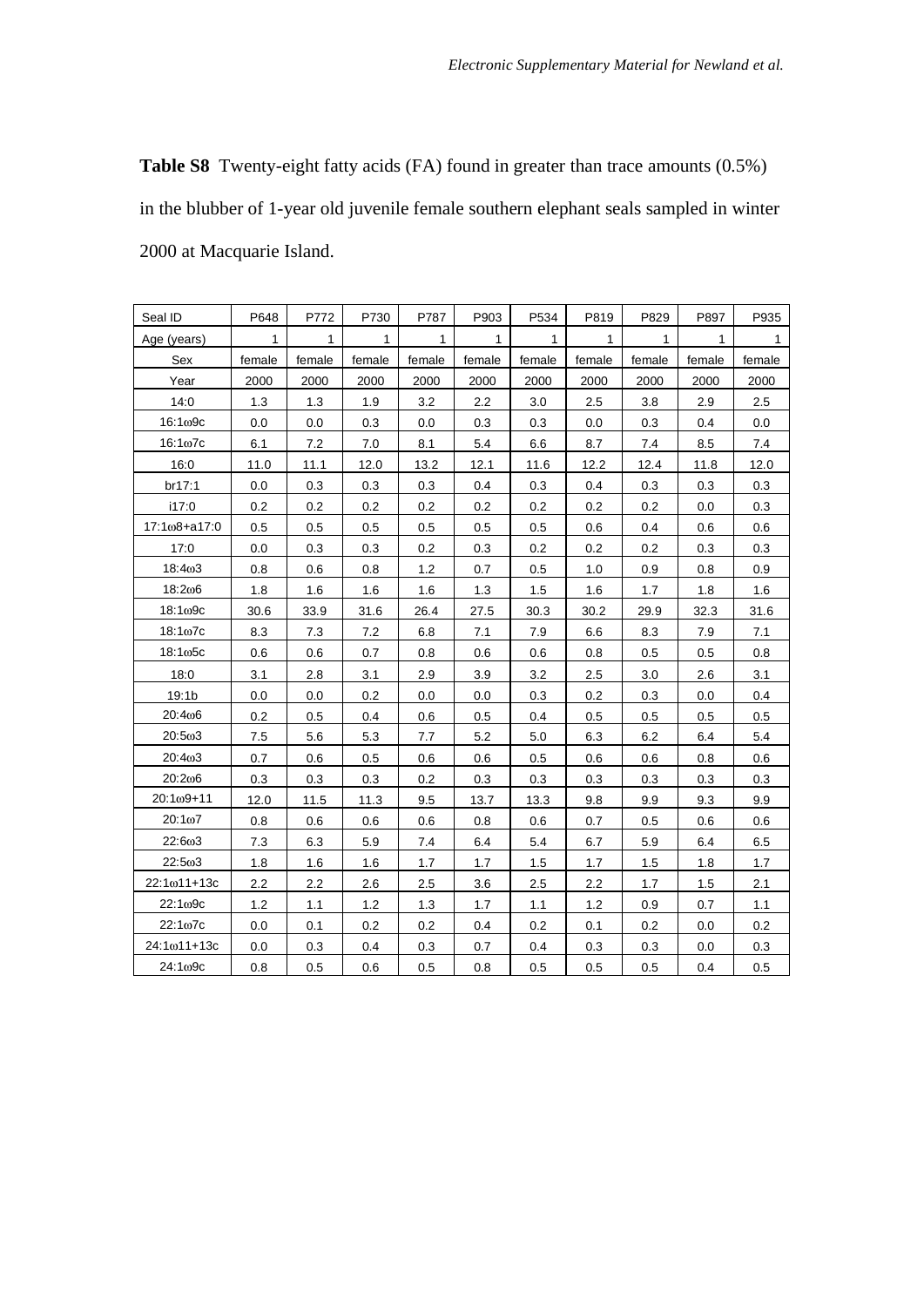**Table S9** Twenty-eight fatty acids (FA) found in greater than trace amounts (0.5%) in the blubber of 1-year old juvenile male southern elephant seals sampled in winter 2000 and summer 1999 at Macquarie Island.

| Seal ID               | E701 | P069         | P159 | P189         | P255         | P281 | P284         | P315         | P544    | P993         | P764 | P774         |
|-----------------------|------|--------------|------|--------------|--------------|------|--------------|--------------|---------|--------------|------|--------------|
| Age (years)           |      | $\mathbf{1}$ | 1    | $\mathbf{1}$ | $\mathbf{1}$ |      | $\mathbf{1}$ | $\mathbf{1}$ | 1       | $\mathbf{1}$ |      | $\mathbf{1}$ |
| Sex                   | male | male         | male | male         | male         | male | male         | male         | male    | male         | male | male         |
| Year                  | 1999 | 2000         | 2000 | 2000         | 2000         | 2000 | 2000         | 2000         | 2000    | 2000         | 2000 | 2000         |
| 14:0                  | 1.7  | 4.1          | 2.9  | 3.1          | 3.0          | 3.7  | 3.3          | 1.2          | 2.6     | 1.6          | 2.5  | 3.9          |
| 16:1ω9с               | 0.0  | 0.3          | 0.3  | 0.3          | 0.0          | 0.4  | 0.2          | 0.3          | 0.3     | 0.0          | 0.3  | 0.3          |
| $16:1\omega$ 7c       | 8.4  | 7.8          | 7.5  | 7.7          | 9.1          | 8.3  | 7.5          | 6.5          | 8.5     | 7.3          | 6.9  | 7.2          |
| 16:0                  | 10.8 | 12.2         | 11.7 | 12.6         | 11.8         | 12.2 | 12.9         | 11.9         | 11.1    | 11.6         | 13.6 | 12.0         |
| br17:1                | 0.3  | 0.2          | 0.3  | 0.3          | 0.3          | 0.3  | 0.3          | 0.3          | 0.3     | 0.3          | 0.2  | 0.3          |
| i17:0                 | 0.2  | 0.2          | 0.3  | 0.2          | 0.2          | 0.2  | 0.2          | 0.5          | 0.1     | 0.2          | 0.2  | 0.2          |
| 17:1ω8+a17:0          | 0.6  | 0.5          | 0.6  | 0.6          | 0.5          | 0.5  | 0.5          | 1.0          | 0.5     | 0.5          | 0.5  | 0.6          |
| 17:0                  | 0.2  | 0.3          | 0.3  | 0.2          | 0.4          | 0.2  | 0.4          | 0.5          | 0.2     | 0.2          | 0.2  | 0.3          |
| 18:403                | 0.5  | 0.9          | 1.0  | 1.1          | 1.0          | 0.9  | 1.0          | 0.3          | 0.8     | 0.9          | 1.1  | 0.8          |
| 18:206                | 1.8  | 1.7          | 1.4  | 1.6          | 1.6          | 1.7  | 1.4          | 1.5          | 1.7     | 1.5          | 1.8  | 1.4          |
| $18:1\omega$ 9c       | 36.3 | 30.2         | 29.9 | 28.1         | 29.7         | 31.9 | 30.0         | 36.0         | 30.3    | 31.7         | 31.1 | 29.7         |
| 18:1 <sub>00</sub> 7c | 7.3  | 8.0          | 7.1  | 6.9          | 7.1          | 7.9  | 7.0          | 7.6          | 8.2     | 7.0          | 8.5  | 7.7          |
| 18:1ω5с               | 0.5  | 0.6          | 0.8  | 0.7          | 0.7          | 0.6  | 0.6          | 0.4          | $0.5\,$ | 0.8          | 0.8  | 0.7          |
| 18:0                  | 2.5  | 2.8          | 2.7  | 3.0          | 2.4          | 2.7  | 2.9          | 4.5          | 2.7     | 3.0          | 3.3  | 3.0          |
| 19:1b                 | 0.0  | 0.1          | 0.4  | 0.0          | 0.0          | 0.0  | 0.0          | 0.8          | 0.0     | 0.0          | 0.0  | 0.3          |
| 20:406                | 0.7  | 0.5          | 0.5  | 0.5          | 0.6          | 0.5  | 0.5          | 0.6          | 0.5     | 0.4          | 0.1  | 0.5          |
| 20:5ω3                | 4.0  | 5.8          | 6.4  | 7.0          | 6.9          | 6.2  | 6.8          | 2.8          | 5.7     | 5.7          | 6.7  | 4.9          |
| 20:403                | 0.6  | 0.5          | 0.6  | 0.6          | 0.6          | 0.6  | 0.8          | 0.5          | 0.5     | 0.6          | 0.6  | 0.5          |
| 20:206                | 0.3  | 0.2          | 0.3  | 0.2          | 0.3          | 0.2  | 0.3          | 0.3          | 0.3     | 0.3          | 0.2  | 0.3          |
| $20:1\omega$ 9+11     | 11.2 | 9.9          | 10.1 | 9.5          | 8.8          | 8.8  | 9.0          | 10.1         | 11.5    | 11.7         | 8.8  | 12.3         |
| 20:1ω7                | 0.6  | 0.5          | 0.7  | 0.6          | 0.7          | 0.5  | 0.6          | 1.1          | 0.6     | 0.7          | 0.5  | 0.7          |
| 22:6ω3                | 6.3  | 5.9          | 7.1  | 7.3          | 7.5          | 6.1  | 7.2          | 5.6          | 5.8     | 6.0          | 5.7  | 5.1          |
| 22:5ω3                | 2.0  | 1.6          | 1.8  | 1.7          | 1.8          | 1.6  | 1.7          | 1.8          | 1.9     | 1.5          | 1.6  | 1.4          |
| 22:1ω11+13c           | 1.5  | 1.8          | 1.9  | 2.3          | 1.8          | 1.4  | 1.9          | 1.4          | 2.2     | 2.6          | 1.7  | 2.4          |
| 22:1 <sub>09c</sub>   | 0.9  | 0.9          | 1.0  | 1.2          | 1.0          | 0.8  | 1.0          | 1.0          | 1.1     | 1.3          | 0.8  | 1.2          |
| 22:1ω7c               | 0.0  | 0.2          | 0.2  | 0.2          | 0.0          | 0.0  | 0.2          | 0.0          | 0.2     | 0.2          | 0.2  | 0.1          |
| $24:1\omega$ 11+13c   | 0.0  | 0.3          | 0.3  | 0.3          | 0.3          | 0.2  | 0.2          | 0.0          | 0.3     | 0.3          | 0.2  | 0.4          |
| 24:109c               | 0.4  | 0.4          | 0.4  | 0.5          | 0.5          | 0.3  | 0.4          | 0.6          | 0.4     | 0.5          | 0.4  | 0.5          |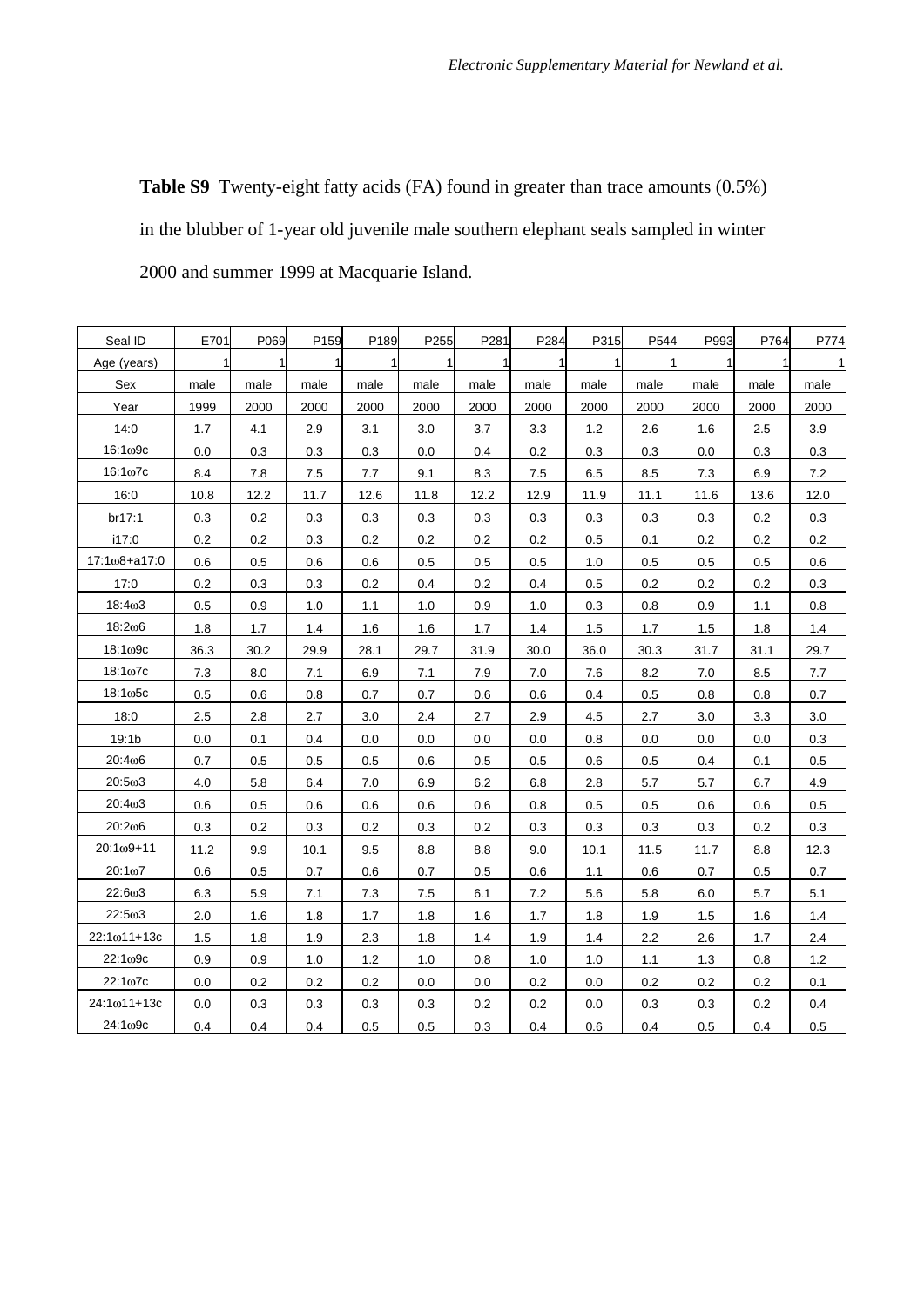**Table S10** Twenty-eight fatty acids (FA) found in greater than trace amounts (0.5%) in the blubber of 1-year old juvenile male southern elephant seals sampled in winter 2000 at Macquarie Island.

| Seal ID           | P873             | P020         | P037 | P089  | P179             | P457 | P492             | P536             | P769         | P864             | P978 |
|-------------------|------------------|--------------|------|-------|------------------|------|------------------|------------------|--------------|------------------|------|
| Age (years)       | 1                | $\mathbf{1}$ | 1    | 1     | 1                | 1    | 1                | 1                | $\mathbf{1}$ | 1                | 1    |
| Sex               | male             | male         | male | male  | male             | male | male             | male             | male         | male             | male |
| Year              | 2000             | 2000         | 2000 | 2000  | 2000             | 2000 | 2000             | 2000             | 2000         | 2000             | 2000 |
| 14:0              | 3.5              | 2.0          | 2.4  | 2.7   | 3.4              | 2.2  | 3.1              | 3.1              | 2.9          | 3.2              | 2.6  |
| $16:1\omega$ 9c   | 0.3              | 0.3          | 0.2  | 0.3   | 0.3              | 0.3  | 0.0              | 0.3              | 0.3          | 0.0              | 0.2  |
| $16:1\omega$ 7c   | 7.3              | 9.0          | 8.4  | 6.7   | 7.7              | 7.1  | 7.9              | 7.2              | 9.4          | 7.7              | 6.4  |
| 16:0              | 12.2             | 12.5         | 12.8 | 13.2  | 12.4             | 12.7 | 12.8             | 13.1             | 12.2         | 11.9             | 13.0 |
| br17:1            | 0.2              | 0.3          | 0.4  | 0.4   | 0.3              | 0.4  | 0.3              | 0.3              | 0.4          | 0.3              | 0.3  |
| i17:0             | 0.2              | 0.2          | 0.2  | 0.2   | 0.2              | 0.2  | 0.3              | 0.2              | 0.3          | 0.1              | 0.2  |
| 17:1ω8+a17:0      | 0.4              | 0.7          | 0.6  | 0.5   | 0.5              | 0.5  | 0.6              | 0.5              | 0.7          | 0.5              | 0.5  |
| 17:0              | 0.2              | 0.4          | 0.3  | 0.3   | 0.2              | 0.3  | 0.2              | 0.3              | 0.2          | 0.4              | 0.3  |
| 18:403            | 0.8              | 0.4          | 0.8  | 1.1   | 0.8              | 0.9  | 1.3              | 1.1              | 1.0          | 0.8              | 1.4  |
| 18:206            | 1.6              | 1.4          | 1.4  | 1.4   | 1.8              | 1.4  | 1.6              | 1.5              | 1.5          | 1.7              | 1.4  |
| 18:1ω9c           | 31.3             | 31.8         | 30.8 | 29.1  | 30.0             | 28.0 | 26.3             | 29.7             | 29.1         | 31.0             | 25.0 |
| 18:1ω7с           | 7.9              | 6.1          | 5.8  | $7.0$ | 7.4              | 5.5  | 6.7              | 7.3              | 5.9          | 7.9              | 6.5  |
| $18:1\omega$ 5c   | 0.6              | 0.7          | 0.7  | 0.8   | 0.6              | 0.9  | 0.7              | 0.5              | 0.6          | 0.7              | 0.6  |
| 18:0              | $\overline{3.0}$ | 2.6          | 2.7  | 3.4   | $\overline{3.2}$ | 3.4  | $\overline{3.1}$ | $\overline{3.0}$ | 2.4          | $\overline{3.0}$ | 3.5  |
| 19:1 <sub>b</sub> | 0.2              | 0.4          | 0.2  | 0.0   | 0.0              | 0.0  | 0.0              | 0.0              | 0.2          | 0.0              | 0.0  |
| 20:406            | 0.5              | 0.5          | 0.5  | 0.5   | 0.5              | 0.5  | 0.2              | 0.2              | 0.6          | 0.5              | 0.2  |
| 20:5ω3            | 5.4              | 3.4          | 6.1  | 7.1   | 5.5              | 5.6  | 8.0              | $7.0$            | 7.1          | 5.9              | 8.4  |
| 20:4ω3            | 0.6              | 0.7          | 0.5  | 0.6   | 0.6              | 0.6  | 0.7              | 0.7              | 0.8          | 0.6              | 0.8  |
| 20:206            | 0.3              | 0.3          | 0.3  | 0.2   | 0.3              | 0.3  | 0.2              | 0.3              | 0.3          | 0.3              | 0.3  |
| 20:1ω9+11         | 10.8             | 11.0         | 9.5  | 9.2   | 10.3             | 9.5  | 9.3              | 9.2              | 8.3          | 10.3             | 9.7  |
| 20:1ω7            | 0.6              | 0.5          | 0.7  | 0.6   | 0.6              | 0.7  | $0.7\,$          | 0.6              | 0.6          | 0.6              | 0.7  |
| 22:6ω3            | 5.6              | 6.8          | 6.9  | 6.7   | 6.4              | 8.4  | 7.7              | 7.1              | 8.1          | 6.2              | 8.7  |
| 22:5ω3            | 1.6              | 1.8          | 1.7  | 1.7   | 2.0              | 2.5  | 1.9              | 1.9              | 2.0          | 1.8              | 1.9  |
| 22:1ω11+13c       | 1.7              | 2.6          | 2.3  | 2.4   | 2.1              | 3.3  | 2.7              | 1.8              | 2.0          | 1.7              | 2.9  |
| 22:1ω9c           | 1.0              | 1.2          | 1.2  | 1.3   | 1.0              | 1.7  | 1.4              | 1.0              | 1.1          | 0.9              | 1.5  |
| 22:1ω7c           | 0.1              | 0.2          | 0.2  | 0.3   | 0.2              | 0.2  | 0.2              | 0.2              | 0.0          | 0.1              | 0.3  |
| 24:1ω11+13c       | 0.3              | 0.4          | 0.3  | 0.4   | 0.4              | 0.6  | 0.4              | 0.3              | 0.2          | 0.3              | 0.4  |
| 24:1ω9c           | 0.4              | 0.5          | 0.5  | 0.6   | 0.5              | 0.8  | 0.5              | 0.4              | 0.4          | 0.4              | 0.6  |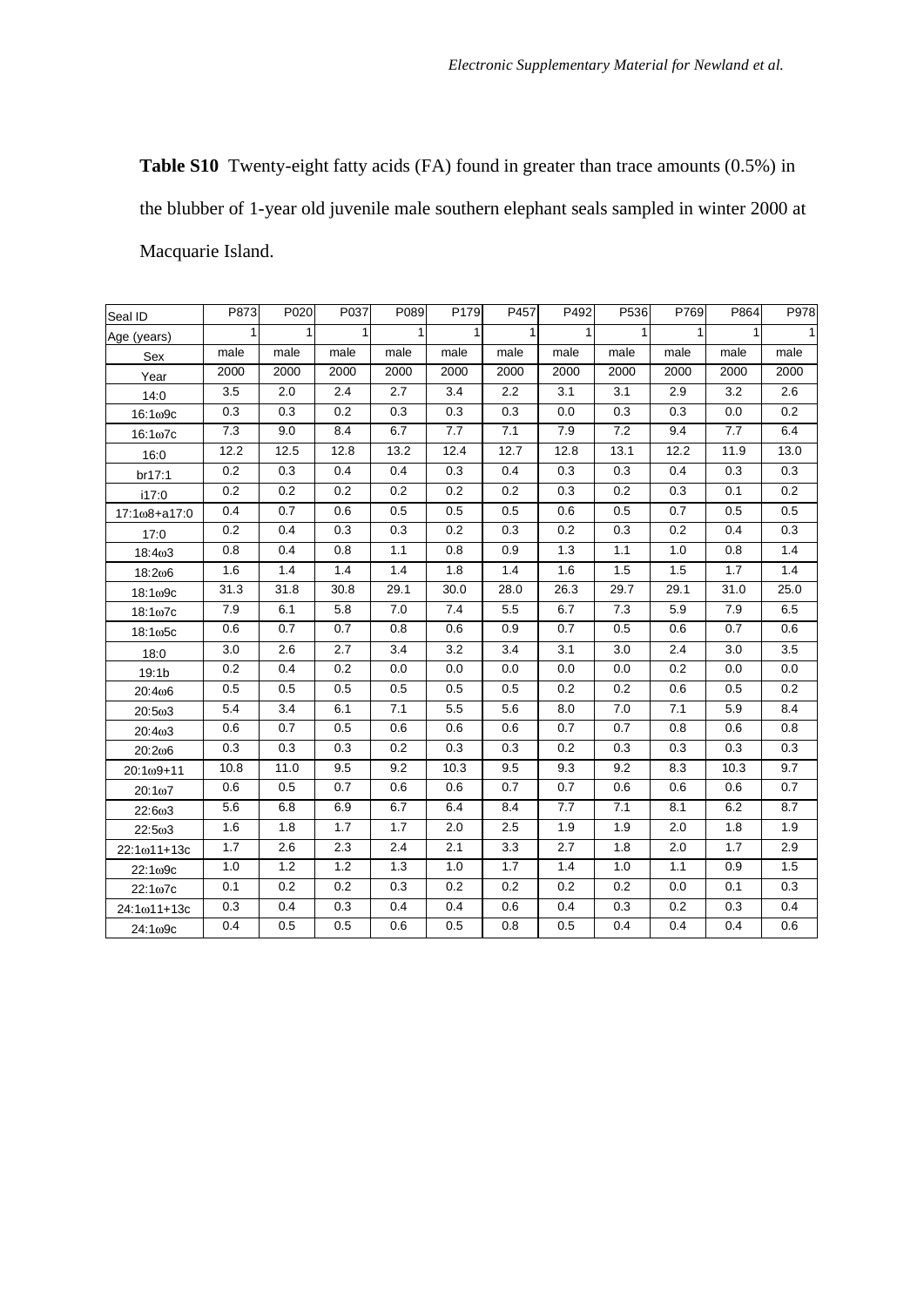**Table S11** Twenty-eight fatty acids (FA) found in greater than trace amounts (0.5%) in the blubber of 2-year old juvenile female southern elephant seals sampled in summer 1999 at Macquarie Island.

| Seal ID               | D126   | D455   | D627   | D666   | D791   |
|-----------------------|--------|--------|--------|--------|--------|
| Age (years)           | 2      | 2      | 2      | 2      | 2      |
| Sex                   | female | female | female | female | female |
| Year                  | 1999   | 1999   | 1999   | 1999   | 1999   |
| 14:0                  | 1.4    | 3.3    | 2.6    | 1.1    | 2.8    |
| 16:1ω9с               | 0.2    | 0.3    | 0.0    | 0.0    | 0.3    |
| 16:1ω7c               | 6.9    | 7.1    | 7.5    | 5.0    | 6.9    |
| 16:0                  | 11.5   | 12.5   | 12.9   | 9.8    | 12.8   |
| br17:1                | 0.3    | 0.3    | 0.3    | 0.3    | 0.3    |
| i17:0                 | 0.2    | 0.2    | 0.2    | 0.3    | 0.2    |
| 17:1ω8+a17:0          | 0.6    | 0.5    | 0.5    | 0.6    | 0.5    |
| 17:0                  | 0.3    | 0.3    | 0.3    | 0.3    | 0.3    |
| 18:403                | 0.6    | 0.5    | 0.6    | 0.5    | 0.8    |
| 18:206                | 1.5    | 1.6    | 1.6    | 1.5    | 1.6    |
| 18:1ω9с               | 33.2   | 31.3   | 30.2   | 33.3   | 30.2   |
| $18:1\omega$ 7c       | 6.7    | 7.6    | 6.7    | 7.8    | 7.1    |
| 18:1 <sub>00</sub> 5c | 0.8    | 0.6    | 0.7    | 0.7    | 0.5    |
| 18:0                  | 3.0    | 3.3    | 3.4    | 3.6    | 3.5    |
| 19:1 <sub>b</sub>     | 0.3    | 0.0    | 0.0    | 0.3    | 0.0    |
| 20:406                | 0.5    | 0.5    | 0.5    | 0.5    | 0.5    |
| 20:5ω3                | 5.2    | 4.7    | 4.6    | 3.8    | 5.1    |
| 20:403                | 0.6    | 0.6    | 0.6    | 0.6    | 0.6    |
| 20:206                | 0.3    | 0.3    | 0.3    | 0.4    | 0.3    |
| $20:1\omega9 + 11$    | 10.4   | 11.3   | 10.8   | 15.7   | 10.7   |
| $20:1\omega$ 7        | 0.6    | 0.6    | 0.6    | 0.8    | 0.6    |
| 22:6ω3                | 7.5    | 5.8    | 6.8    | 5.5    | 6.9    |
| 22:5ω3                | 1.9    | 1.7    | 1.8    | 1.6    | 1.9    |
| 22:1ω11+13c           | 2.0    | 2.0    | 2.5    | 2.7    | 2.1    |
| 22:109c               | 1.0    | 0.9    | 1.2    | 1.3    | 1.0    |
| 22:1 <sub>0</sub> 7c  | 0.2    | 0.0    | 0.2    | 0.2    | 0.0    |
| $24:1\omega$ 11+13c   | 0.2    | 0.3    | 0.4    | 0.4    | 0.4    |
| 24:1 <sub>0</sub> 9c  | 0.5    | 0.4    | 0.6    | 0.6    | 0.6    |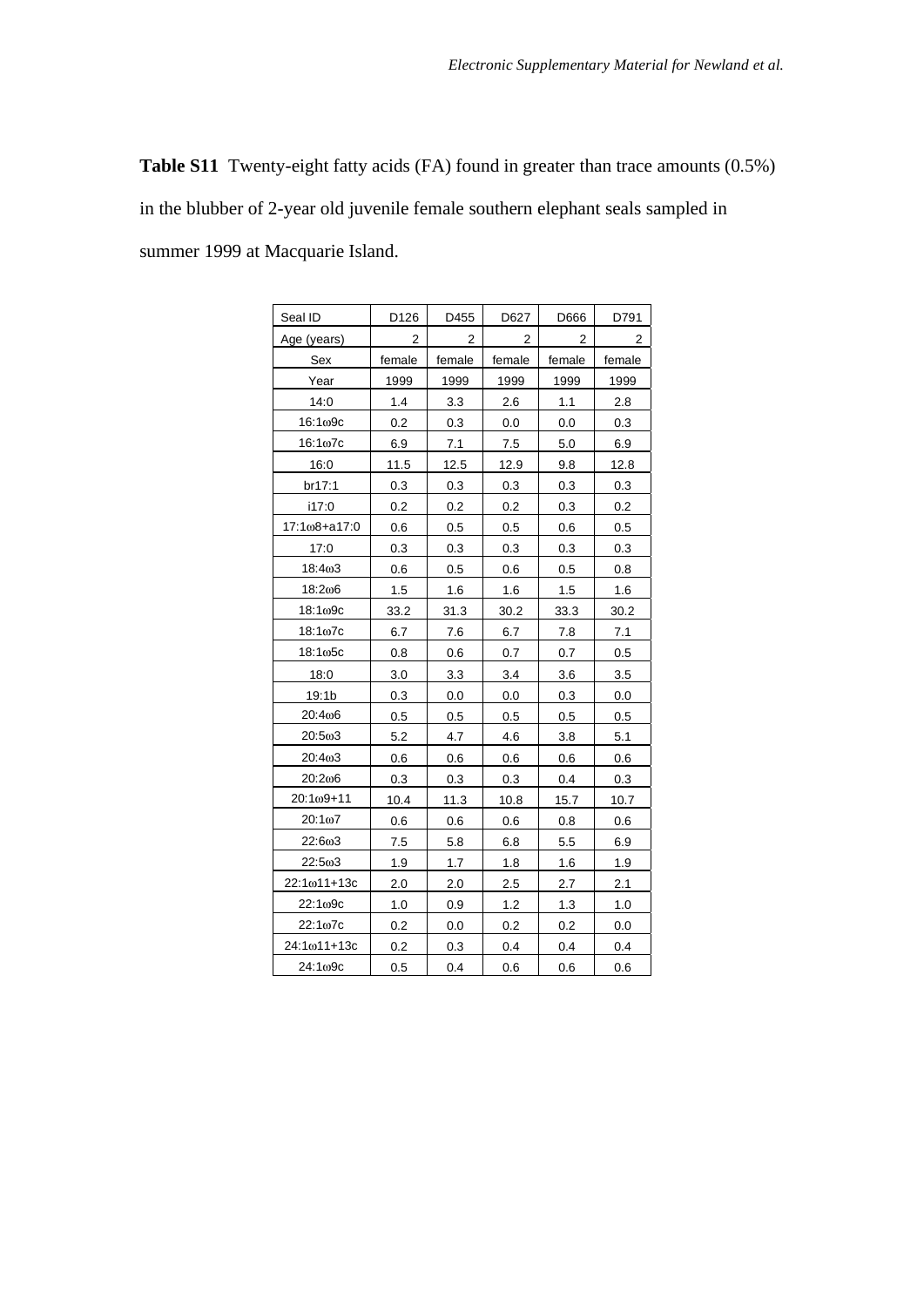**Table S12** Twenty-eight fatty acids (FA) found in greater than trace amounts (0.5%) in the blubber of 2-year old juvenile male southern elephant seals sampled in summer 1999 at Macquarie Island.

| Seal ID             | D008 | D511 | D <sub>102</sub> | D214    | D261           | D474 | D517 | D632 | D799 | D826 | D862 | D886           |
|---------------------|------|------|------------------|---------|----------------|------|------|------|------|------|------|----------------|
| Age (years)         | 2    | 2    | 2                | 2       | $\overline{c}$ | 2    | 2    | 2    | 2    | 2    | 2    | $\overline{2}$ |
| Sex                 | male | male | male             | male    | male           | male | male | male | male | male | male | male           |
| Year                | 1999 | 1999 | 1999             | 1999    | 1999           | 1999 | 1999 | 1999 | 1999 | 1999 | 1999 | 1999           |
| 14:0                | 1.7  | 2.8  | 1.5              | 2.1     | 2.6            | 3.2  | 2.0  | 1.8  | 2.3  | 2.0  | 2.2  | 2.8            |
| $16:1\omega$ 9c     | 0.1  | 0.3  | 0.3              | 0.4     | 0.3            | 0.2  | 0.3  | 0.3  | 0.0  | 0.3  | 0.3  | 0.0            |
| $16:1\omega$ 7c     | 8.9  | 6.8  | 5.6              | $7.8\,$ | 7.3            | 7.6  | 7.2  | 6.7  | 7.8  | 6.4  | 5.0  | 7.1            |
| 16:0                | 11.2 | 11.7 | 10.5             | 10.6    | 10.9           | 11.6 | 11.1 | 11.7 | 11.1 | 11.5 | 9.8  | 11.0           |
| br17:1              | 0.4  | 0.2  | 0.3              | 0.4     | 0.3            | 0.3  | 0.3  | 0.3  | 0.3  | 0.3  | 0.3  | 0.2            |
| i17:0               | 0.2  | 0.2  | 0.2              | 0.3     | 0.2            | 0.2  | 0.3  | 0.2  | 0.3  | 0.2  | 0.2  | 0.2            |
| 17:1ω8+a17:0        | 0.5  | 0.5  | 0.6              | 0.8     | 0.5            | 0.6  | 0.6  | 0.6  | 0.6  | 0.5  | 0.6  | 0.5            |
| 17:0                | 0.3  | 0.3  | 0.4              | 0.3     | 0.3            | 0.2  | 0.3  | 0.2  | 0.3  | 0.3  | 0.3  | 0.2            |
| 18:403              | 0.6  | 0.6  | 0.4              | 0.6     | 0.5            | 0.6  | 0.8  | 0.5  | 0.5  | 0.7  | 0.4  | 0.6            |
| 18:206              | 1.8  | 1.7  | 1.5              | 1.5     | 1.6            | 1.5  | 1.5  | 1.7  | 1.7  | 1.5  | 1.3  | 1.8            |
| 18:1ω9c             | 33.9 | 30.5 | 32.8             | 36.8    | 31.7           | 30.2 | 31.1 | 32.8 | 33.5 | 29.9 | 30.0 | 31.7           |
| $18:1\omega$ 7c     | 7.3  | 7.8  | 7.8              | 6.8     | 7.6            | 7.2  | 7.2  | 7.7  | 7.7  | 6.7  | 7.3  | 8.2            |
| 18:1ω5с             | 0.7  | 0.7  | 0.5              | 0.6     | 0.4            | 0.6  | 0.7  | 0.5  | 0.6  | 0.7  | 0.6  | 0.6            |
| 18:0                | 2.8  | 3.7  | 3.3              | 3.0     | 2.9            | 2.9  | 2.9  | 3.7  | 3.0  | 3.5  | 3.7  | 3.2            |
| 19:1 <sub>b</sub>   | 0.0  | 0.2  | 0.4              | 0.3     | 0.0            | 0.0  | 0.4  | 0.3  | 0.0  | 0.2  | 0.5  | 0.0            |
| 20:406              | 0.6  | 0.5  | 0.4              | 0.5     | 0.5            | 0.5  | 0.5  | 0.5  | 0.2  | 0.5  | 0.4  | 0.5            |
| 20:5ω3              | 5.6  | 5.0  | 3.5              | 3.6     | 4.2            | 5.0  | 5.7  | 4.7  | 5.6  | 4.8  | 2.7  | 5.4            |
| 20:4 <sub>0</sub> 3 | 0.5  | 0.7  | 0.6              | 0.7     | 0.6            | 0.6  | 0.6  | 0.6  | 0.7  | 0.7  | 0.6  | 0.6            |
| 20:206              | 0.3  | 0.3  | 0.4              | 0.3     | 0.3            | 0.3  | 0.3  | 0.3  | 0.3  | 0.4  | 0.5  | 0.3            |
| $20:1\omega9 + 11$  | 8.6  | 10.7 | 15.2             | 8.7     | 12.2           | 12.6 | 11.8 | 11.4 | 11.1 | 12.1 | 18.1 | 11.2           |
| 20:1ω7              | 0.6  | 0.7  | 0.7              | 0.7     | 0.7            | 0.6  | 0.7  | 0.6  | 0.6  | 0.7  | 0.8  | 0.6            |
| 22:6ω3              | 6.9  | 6.5  | 5.4              | 6.1     | 6.8            | 6.0  | 6.6  | 5.8  | 6.1  | 7.4  | 4.9  | 6.2            |
| 22:5ω3              | 1.9  | 2.3  | 1.7              | 1.6     | 2.2            | 1.6  | 1.9  | 1.9  | 1.9  | 2.1  | 1.6  | 1.9            |
| 22:1ω11+13c         | 1.7  | 1.9  | 2.8              | 2.2     | 2.0            | 2.5  | 1.9  | 1.9  | 1.7  | 2.5  | 3.6  | 1.8            |
| 22:1ω9c             | 0.9  | 1.1  | 1.2              | 1.1     | 1.1            | 1.2  | 1.0  | 1.0  | 0.9  | 1.2  | 1.5  | 1.0            |
| 22:1ω7c             | 0.2  | 0.2  | 0.2              | 0.2     | 0.2            | 0.1  | 0.2  | 0.2  | 0.1  | 0.2  | 0.3  | 0.2            |
| 24:1ω11+13c         | 0.3  | 0.3  | 0.4              | 0.3     | 0.3            | 0.3  | 0.2  | 0.3  | 0.0  | 0.4  | 0.5  | 0.0            |
| 24:1ω9с             | 0.4  | 0.6  | 0.6              | 0.5     | 0.5            | 0.5  | 0.4  | 0.5  | 0.4  | 0.6  | 0.7  | 0.7            |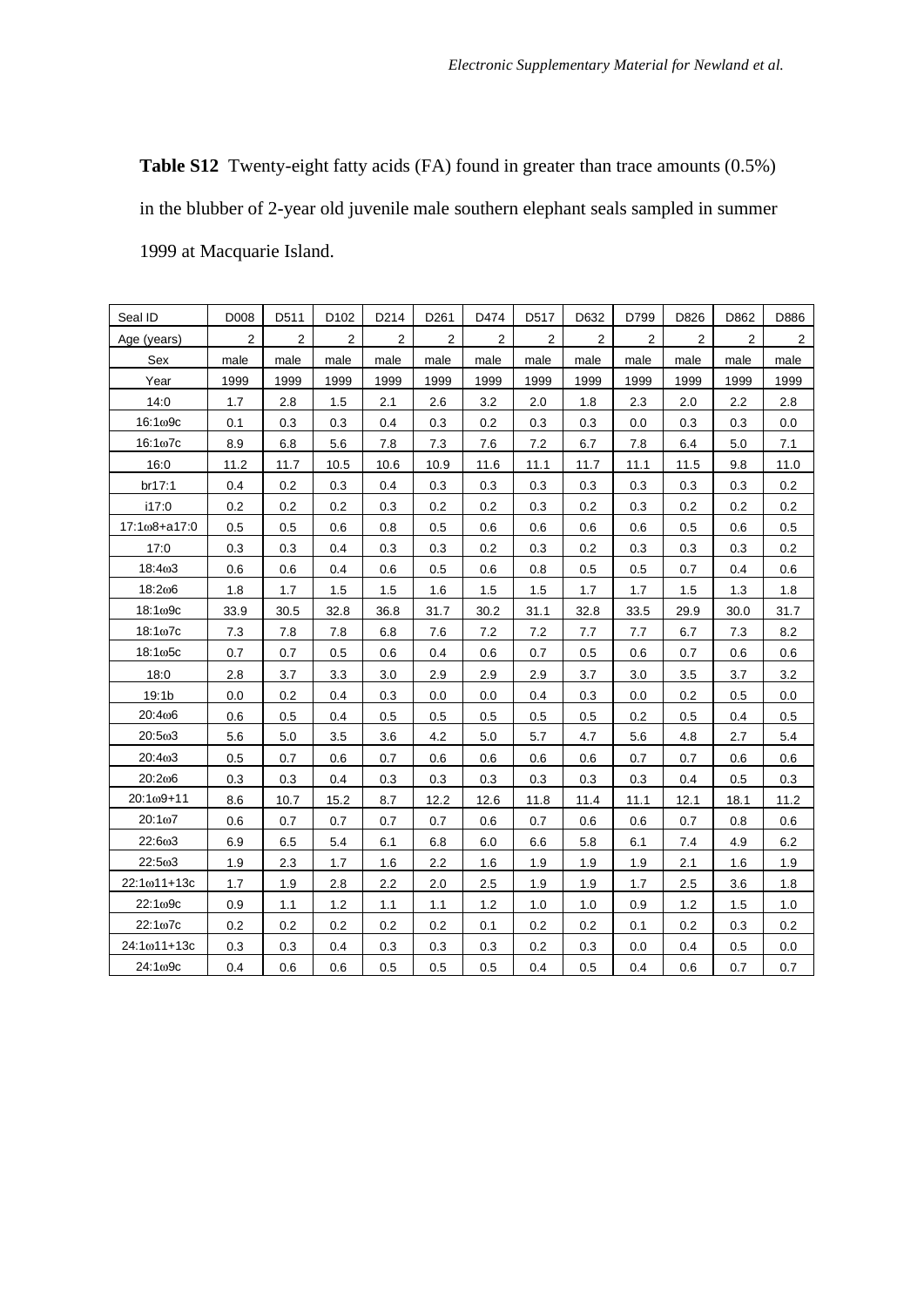**Table S13** Twenty-eight fatty acids (FA) found in greater than trace amounts (0.5%) in the blubber of 2-year old juvenile female southern elephant seals sampled in winter 2000 at Macquarie Island.

| Seal ID            | D049           | D482   | D483           | D777   | D982   | M449   | D093   | D232    | D272   | D281   | D341   | D392           | D547   | D552           |
|--------------------|----------------|--------|----------------|--------|--------|--------|--------|---------|--------|--------|--------|----------------|--------|----------------|
| Age (years)        | $\overline{2}$ | 2      | $\overline{2}$ | 2      | 2      | 2      | 2      | 2       | 2      | 2      | 2      | $\overline{2}$ | 2      | $\overline{2}$ |
| Sex                | female         | female | female         | female | female | female | female | female  | female | female | female | female         | female | female         |
| Year               | 2000           | 2000   | 2000           | 2000   | 2000   | 2000   | 2000   | 2000    | 2000   | 2000   | 2000   | 2000           | 2000   | 2000           |
| 14:0               | 3.2            | 2.7    | 3.2            | 3.8    | 4.0    | 2.7    | 0.0    | 2.8     | 2.3    | 2.3    | 3.4    | 3.3            | 2.7    | 2.2            |
| $16:1\omega$ 9c    | 0.3            | 0.3    | 0.0            | 0.3    | 0.3    | 0.3    | 0.0    | $0.2\,$ | 0.4    | 0.0    | 0.3    | 0.3            | 0.3    | 0.0            |
| $16:1\omega$ 7c    | 8.6            | 7.0    | 8.7            | 8.7    | 9.3    | 6.8    | 6.1    | $7.2\,$ | 7.7    | 7.7    | 7.3    | 8.0            | 7.6    | 7.0            |
| 16:0               | 11.4           | 9.9    | 13.8           | 10.6   | 13.0   | 10.6   | 10.1   | 11.1    | 10.6   | 11.0   | 13.1   | 10.5           | 11.9   | 11.1           |
| br17:1             | 0.3            | 0.3    | 0.3            | 0.2    | 0.3    | 0.2    | 0.3    | 0.2     | 0.2    | 0.2    | 0.3    | 0.2            | 0.4    | 0.3            |
| i17:0              | 0.2            | 0.2    | 0.3            | 0.2    | 0.2    | 0.2    | 0.0    | 0.2     | 0.0    | 0.2    | 0.2    | 0.2            | 0.2    | 0.0            |
| 17:1ω8+a17:0       | 0.6            | 0.6    | 0.6            | 0.5    | 0.6    | 0.5    | 0.0    | 0.5     | 0.4    | 0.5    | 0.6    | 0.6            | 0.5    | 0.4            |
| 17:0               | 0.3            | 0.3    | 0.3            | 0.2    | 0.2    | 0.2    | 0.5    | 0.2     | 0.0    | 0.2    | 0.3    | 0.3            | 0.2    | 0.5            |
| 18:403             | 0.7            | 0.3    | 1.0            | 0.5    | 1.0    | 0.6    | 0.6    | 0.7     | 0.6    | 0.5    | 1.1    | 0.5            | 0.9    | 0.7            |
| 18:206             | 1.8            | 1.4    | 1.4            | 1.6    | 1.7    | 1.5    | 1.9    | 1.8     | 1.8    | 1.6    | 1.5    | 1.7            | 1.5    | 1.7            |
| $18:1\omega$ 9c    | 33.2           | 32.2   | 29.3           | 31.1   | 30.5   | 31.3   | 34.6   | 31.8    | 32.6   | 32.2   | 27.0   | 33.2           | 31.2   | 32.3           |
| $18:1\omega$ 7c    | 7.3            | 7.8    | 6.0            | 7.8    | 7.0    | 8.2    | 8.2    | 8.5     | 6.4    | 7.8    | 7.2    | 8.2            | 7.3    | 8.3            |
| $18:1\omega$ 5c    | 0.5            | 0.6    | 0.6            | 0.5    | 0.6    | 0.7    | 0.5    | 0.6     | 0.6    | 0.5    | 0.7    | 0.5            | 0.5    | 0.6            |
| 18:0               | 2.8            | 2.9    | 3.0            | 2.6    | 2.7    | 2.8    | 3.2    | 3.0     | 3.0    | 2.8    | 3.0    | 2.5            | 3.0    | 3.2            |
| 19:1 <sub>b</sub>  | 0.0            | 0.4    | 0.0            | 0.1    | 0.0    | 0.4    | 0.0    | 0.4     | 0.0    | 0.4    | 0.0    | 0.0            | 0.0    | 0.0            |
| 20:406             | 0.5            | 0.4    | 0.6            | 0.4    | 0.5    | 0.4    | 0.9    | 0.5     | 0.0    | 0.4    | 0.6    | 0.5            | 0.5    | 0.4            |
| 20:5ω3             | 5.0            | 2.8    | 7.3            | 4.4    | 6.5    | 4.7    | 5.9    | 5.1     | 4.9    | 4.5    | 7.0    | 4.9            | 6.1    | 4.5            |
| 20:403             | 0.6            | 0.5    | 0.6            | 0.5    | 0.6    | 0.6    | 0.7    | 0.6     | 0.8    | 0.5    | 0.7    | 0.6            | 0.7    | 0.9            |
| 20:206             | 0.3            | 0.4    | 0.3            | 0.4    | 0.3    | 0.4    | 0.3    | 0.3     | 0.3    | 0.3    | 0.2    | 0.3            | 0.3    | 0.3            |
| $20:1\omega9 + 11$ | 10.1           | 15.8   | 7.2            | 12.4   | 8.5    | 13.7   | 12.3   | 12.1    | 13.5   | 13.2   | 9.0    | 11.7           | 10.6   | 12.2           |
| 20:1ω7             | 0.6            | 0.7    | 0.6            | 0.7    | 0.5    | 0.7    | 0.8    | 0.6     | 0.7    | 0.6    | 0.6    | 0.6            | 0.6    | 0.7            |
| 22:6ω3             | 5.9            | 3.9    | 8.2            | 5.1    | 6.2    | 5.3    | 7.3    | 4.8     | 5.0    | 5.1    | 7.8    | 5.1            | 6.3    | 5.2            |
| 22:503             | 1.7            | 1.3    | 1.8            | 1.5    | 1.5    | 1.5    | 1.9    | 1.5     | 1.4    | 1.5    | 2.0    | 1.6            | 1.7    | 1.5            |
| 22:1ω11+13c        | 1.6            | 3.1    | 2.1            | 2.4    | 1.7    | 2.2    | 2.1    | 2.1     | 2.7    | 2.5    | 2.3    | 1.7            | 2.1    | 2.2            |
| 22:1ω9c            | 0.9            | 1.4    | 1.1            | 1.1    | 0.8    | 1.1    | 1.1    | 1.0     | 1.3    | 1.0    | 1.2    | 0.9            | 1.1    | 1.3            |
| 22:1ω7c            | 0.0            | 0.2    | 0.1            | 0.2    | 0.0    | 0.2    | 0.0    | 0.2     | 0.2    | 0.0    | 0.2    | 0.0            | 0.1    | 0.7            |
| 24:1ω11+13c        | 0.0            | 0.5    | 0.3            | 0.4    | 0.2    | 0.3    | 0.0    | 0.3     | 0.5    | 0.5    | 0.4    | 0.3            | 0.3    | 0.3            |
| 24:1ω9с            | 0.6            | 0.6    | 0.5            | 0.5    | 0.4    | 0.4    | 0.5    | 0.4     | 0.5    | 0.5    | 0.5    | 0.4            | 0.5    | 0.6            |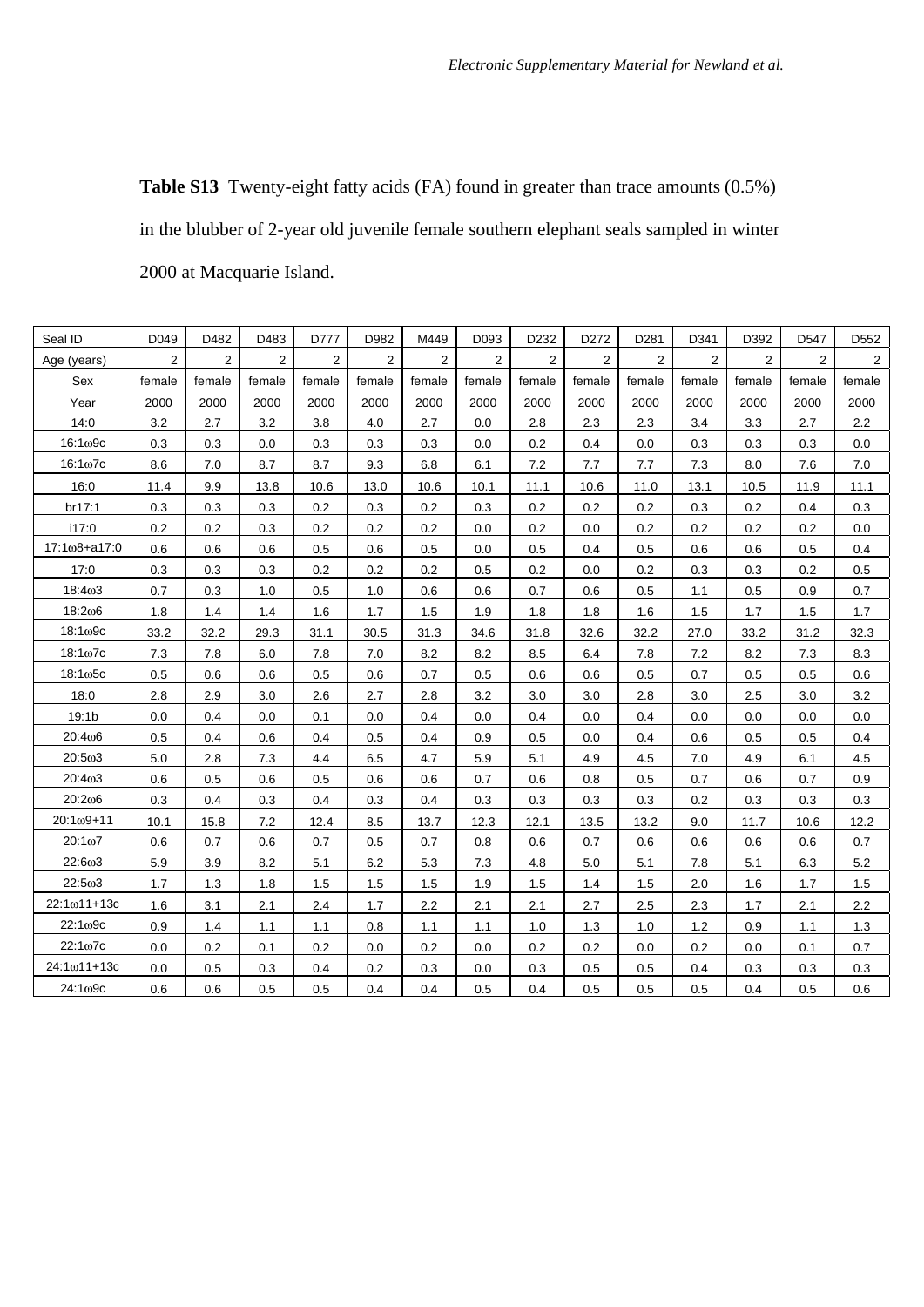**Table S14** Twenty-eight fatty acids (FA) found in greater than trace amounts (0.5%)

in the blubber of 2-year old juvenile male southern elephant seals sampled in winter

2000 at Macquarie Island.

| Seal ID               | D363           | D490 | D533 | D731           | D210 | D427 | D489           | D574 | D589 | D699 | D955 | D874 | D598   | D834                  |
|-----------------------|----------------|------|------|----------------|------|------|----------------|------|------|------|------|------|--------|-----------------------|
| Age (years)           | $\overline{2}$ | 2    | 2    | $\overline{2}$ | 2    | 2    | $\overline{2}$ | 2    | 2    | 2    | 2    | 2    | 2      | $\mathbf{2}^{\prime}$ |
| Sex                   | male           | male | male | male           | male | male | male           | male | male | male | male | male | female | female                |
| Year                  | 2000           | 2000 | 2000 | 2000           | 2000 | 2000 | 2000           | 2000 | 2000 | 2000 | 2000 | 2000 | 2000   | 2000                  |
| 14:0                  | 4.2            | 4.9  | 4.0  | 4.5            | 2.0  | 4.0  | 2.9            | 4.3  | 1.8  | 1.7  | 3.0  | 4.6  | 3.1    | 2.3                   |
| 16:109c               | 0.3            | 0.4  | 0.3  | 0.3            | 0.0  | 0.3  | 0.1            | 0.0  | 0.2  | 0.2  | 0.2  | 0.0  | 0.2    | 0.3                   |
| $16:1\omega$ 7c       | 9.7            | 9.0  | 7.6  | 9.0            | 8.3  | 8.0  | 6.1            | 11.7 | 7.0  | 6.6  | 8.1  | 7.7  | 8.6    | 5.7                   |
| 16:0                  | 11.6           | 12.2 | 13.1 | 11.6           | 12.5 | 11.0 | 11.3           | 12.9 | 11.5 | 11.2 | 12.5 | 13.2 | 12.8   | 10.0                  |
| br17:1                | 0.0            | 0.3  | 0.3  | 0.0            | 0.3  | 0.3  | 0.3            | 0.0  | 0.3  | 0.4  | 0.3  | 0.3  | 0.3    | 0.2                   |
| i17:0                 | 0.2            | 0.2  | 0.2  | 0.2            | 0.2  | 0.2  | 0.2            | 0.0  | 0.2  | 0.3  | 0.3  | 0.3  | 0.2    | 0.2                   |
| $17:1\omega8 + a17:0$ | 0.6            | 0.5  | 0.5  | 0.5            | 0.5  | 0.5  | 0.5            | 0.6  | 0.6  | 0.6  | 0.6  | 0.5  | 0.6    | 0.5                   |
| 17:0                  | 0.2            | 0.2  | 0.2  | 0.2            | 0.3  | 0.2  | 0.2            | 0.2  | 0.3  | 0.3  | 0.3  | 0.2  | 0.2    | 0.2                   |
| 18:4ω3                | 0.8            | 1.0  | 0.8  | 0.7            | 0.9  | 0.8  | 0.6            | 1.0  | 0.7  | 1.1  | 1.0  | 1.2  | 0.8    | 0.4                   |
| 18:206                | 1.9            | 1.6  | 1.6  | 1.8            | 1.7  | 1.6  | 1.4            | 2.1  | 1.5  | 1.5  | 1.6  | 1.5  | 1.6    | 1.5                   |
| $18:1\omega$ 9c       | 32.1           | 29.2 | 29.0 | 33.7           | 32.2 | 29.9 | 29.2           | 32.2 | 31.2 | 29.5 | 28.4 | 28.1 | 29.9   | 30.7                  |
| $18:1\omega$ 7c       | 8.2            | 7.2  | 7.1  | 8.0            | 7.0  | 7.6  | 8.0            | 8.6  | 6.5  | 6.9  | 6.9  | 7.9  | 6.5    | 8.6                   |
| $18:1\omega$ 5c       | 0.4            | 0.6  | 0.6  | 0.6            | 0.6  | 0.6  | 0.6            | 0.4  | 0.6  | 0.7  | 0.8  | 0.6  | 0.6    | 0.6                   |
| 18:0                  | 2.7            | 2.5  | 3.4  | 2.7            | 3.4  | 2.8  | 3.4            | 2.3  | 3.1  | 3.1  | 2.9  | 2.7  | 2.9    | 3.1                   |
| 19:1b                 | 0.0            | 0.3  | 0.0  | 0.2            | 0.0  | 0.2  | 0.4            | 0.0  | 0.4  | 0.0  | 0.0  | 0.0  | 0.2    | 0.4                   |
| 20:406                | 0.5            | 0.5  | 0.4  | 0.5            | 0.5  | 0.5  | 0.4            | 0.5  | 0.5  | 0.5  | 0.2  | 0.1  | 0.5    | 0.4                   |
| 20:5ω3                | 5.4            | 5.9  | 6.0  | 5.8            | 6.8  | 5.3  | 5.4            | 6.5  | 5.4  | 6.9  | 7.2  | 7.9  | 7.1    | 3.7                   |
| 20:4ω3                | 0.9            | 0.6  | 0.6  | 0.7            | 0.7  | 0.6  | 0.6            | 0.4  | 0.6  | 0.7  | 0.6  | 0.6  | 0.7    | 0.6                   |
| 20:206                | 0.3            | 0.2  | 0.3  | 0.2            | 0.2  | 0.3  | 0.3            | 0.0  | 0.3  | 0.3  | 0.2  | 0.2  | 0.3    | 0.4                   |
| $20:1\omega9 + 11$    | 10.1           | 8.7  | 9.9  | 8.3            | 8.3  | 11.7 | 13.7           | 5.5  | 10.9 | 10.7 | 9.0  | 8.8  | 7.6    | 16.6                  |
| $20:1\omega$ 7        | 0.6            | 0.5  | 0.6  | 0.5            | 0.5  | 0.7  | 0.7            | 0.5  | 0.7  | 0.7  | 0.6  | 0.6  | 0.5    | 0.8                   |
| 22:6ω3                | 4.5            | 6.8  | 6.3  | 5.3            | 6.9  | 5.7  | 5.5            | 5.2  | 7.2  | 7.5  | 7.5  | 6.7  | 7.6    | 4.5                   |
| 22:5ω3                | 1.4            | 1.8  | 1.7  | 1.7            | 1.9  | 1.5  | 1.4            | 1.8  | 1.9  | 1.9  | 2.0  | 1.4  | 2.1    | 1.5                   |
| 22:1ω11+13c           | 1.6            | 1.7  | 2.2  | 1.0            | 1.7  | 2.2  | 2.8            | 1.3  | 2.6  | 2.5  | 2.2  | 1.9  | 1.8    | 3.1                   |
| 22:1ω9c               | 0.9            | 0.9  | 1.1  | 0.7            | 1.0  | 1.3  | 1.3            | 0.9  | 1.3  | 1.4  | 1.1  | 0.9  | 0.9    | 1.3                   |
| 22:1ω7c               | 0.0            | 0.1  | 0.2  | 0.0            | 0.2  | 0.2  | 0.2            | 0.0  | 0.2  | 0.3  | 0.2  | 0.0  | 0.1    | 0.3                   |
| 24:1ω11+13c           | 0.0            | 0.2  | 0.4  | 0.0            | 0.3  | 0.3  | 0.4            | 0.0  | 0.4  | 0.3  | 0.3  | 0.0  | 0.3    | 0.5                   |
| 24:1ω9с               | 0.4            | 0.4  | 0.6  | 0.2            | 0.5  | 0.5  | 0.6            | 0.4  | 0.6  | 0.6  | 0.5  | 0.7  | 0.4    | 0.6                   |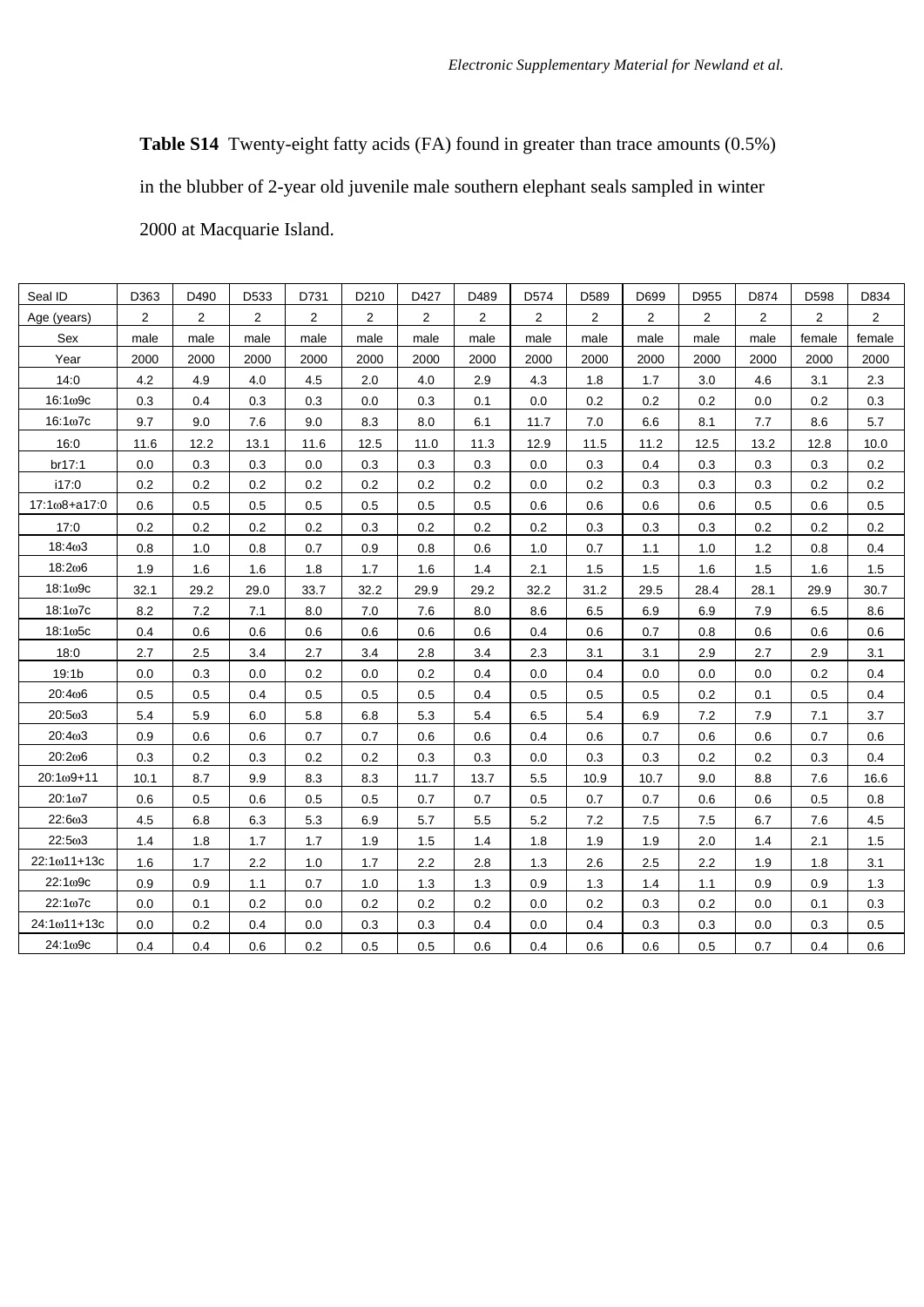**Table S15** Twenty-eight fatty acids (FA) found in greater than trace amounts (0.5%)

in the blubber of 3-year old juvenile female southern elephant seals sampled in

summer 1999 at Macquarie Island.

| Seal ID           | K068   | K130   | K147   | K216   | K222   | K266   | K302   | K400   | K439   | K685   | K879   | K931   | K957   |
|-------------------|--------|--------|--------|--------|--------|--------|--------|--------|--------|--------|--------|--------|--------|
| Age (years)       | 3      | 3      | 3      | 3      | 3      | 3      | 3      | 3      | 3      | 3      | 3      | 3      | 3      |
| Sex               | female | female | female | female | female | female | female | female | female | female | female | female | female |
| Year              | 1999   | 1999   | 1999   | 1999   | 1999   | 1999   | 1999   | 1999   | 1999   | 1999   | 1999   | 1999   | 1999   |
| 14:0              | 2.3    | 1.5    | 2.5    | 1.6    | 2.6    | 2.7    | 3.8    | 2.6    | 3.4    | 2.5    | 3.5    | 1.7    | 4.3    |
| $16:1\omega$ 9c   | 0.3    | 0.2    | 0.3    | 0.0    | 0.3    | 0.3    | 0.3    | 0.2    | 0.3    | 0.3    | 0.3    | 0.3    | 0.1    |
| $16:1\omega$ 7c   | 7.5    | 5.7    | 6.8    | 7.0    | 8.8    | 7.1    | 10.2   | 6.8    | 7.7    | 5.6    | 7.1    | 7.7    | 9.2    |
| 16:0              | 10.4   | 9.8    | 10.1   | 10.4   | 9.7    | 12.4   | 11.1   | 12.8   | 10.8   | 10.5   | 11.1   | 10.4   | 11.2   |
| br17:1            | 0.2    | 0.2    | 0.2    | 0.3    | 0.2    | 0.3    | 0.2    | 0.4    | 0.2    | 0.3    | 0.2    | 0.3    | 0.2    |
| i17:0             | 0.2    | 0.2    | 0.2    | 0.2    | 0.1    | 0.2    | 0.2    | 0.2    | 0.2    | 0.3    | 0.2    | 0.2    | 0.2    |
| 17:1ω8+a17:0      | 0.5    | 0.5    | 0.6    | 0.5    | 0.5    | 0.6    | 0.6    | 0.6    | 0.6    | 0.6    | 0.5    | 0.6    | 0.5    |
| 17:0              | 0.3    | 0.3    | 0.2    | 0.4    | 0.3    | 0.3    | 0.3    | 0.3    | 0.2    | 0.2    | 0.2    | 0.3    | 0.2    |
| 18:403            | 0.4    | 0.3    | 0.4    | 0.5    | 0.6    | 0.4    | 0.7    | 0.6    | 0.4    | 0.3    | 0.3    | 0.4    | 0.7    |
| 18:206            | 1.7    | 1.5    | 1.4    | 1.9    | 1.8    | 1.5    | 1.9    | 1.4    | 1.6    | 1.5    | 1.6    | 1.5    | 1.9    |
| $18:1\omega$ 9c   | 34.0   | 30.9   | 32.8   | 32.4   | 33.8   | 32.0   | 31.0   | 30.7   | 32.6   | 31.9   | 31.3   | 33.5   | 31.4   |
| 18:1ω7с           | 8.0    | 9.1    | 7.8    | 8.7    | 8.5    | 7.1    | 8.1    | 6.3    | 7.9    | 8.4    | 8.6    | 7.0    | 8.2    |
| $18:1\omega$ 5c   | 0.5    | 0.6    | 0.5    | 0.6    | 0.6    | 0.6    | 0.6    | 0.7    | 0.5    | 0.5    | 0.5    | 0.7    | 0.5    |
| 18:0              | 2.8    | 2.8    | 2.9    | 3.4    | 2.5    | 3.4    | 2.6    | 3.3    | 2.9    | 3.4    | 3.1    | 2.7    | 2.6    |
| 19:1 <sub>b</sub> | 0.4    | 0.5    | 0.4    | 0.0    | 0.4    | 0.0    | 0.0    | 0.4    | 0.4    | 0.4    | 0.3    | 0.4    | 0.3    |
| 20:406            | 0.5    | 0.4    | 0.5    | 0.5    | 0.5    | 0.5    | 0.5    | 0.5    | 0.4    | 0.4    | 0.4    | 0.4    | 0.5    |
| 20:5ω3            | 4.1    | 4.0    | 3.6    | 4.0    | 4.8    | 4.1    | 4.9    | 4.8    | 4.1    | 3.0    | 4.2    | 3.6    | 5.1    |
| 20:4ω3            | 0.6    | 0.6    | 0.5    | 0.5    | 0.6    | 0.5    | 0.6    | 0.6    | 0.6    | 0.5    | 0.6    | 0.6    | 0.6    |
| 20:206            | 0.3    | 0.4    | 0.4    | 0.4    | 0.3    | 0.3    | 0.3    | 0.3    | 0.4    | 0.5    | 0.4    | 0.4    | 0.3    |
| 20:1ω9+11         | 12.2   | 17.1   | 14.4   | 13.8   | 11.6   | 11.9   | 9.1    | 10.7   | 13.0   | 16.7   | 13.8   | 13.2   | 9.9    |
| 20:107            | 0.6    | 0.8    | 0.8    | 0.8    | 0.6    | 0.6    | 0.6    | 0.7    | 0.6    | 0.8    | 0.6    | 0.7    | 0.6    |
| 22:6ω3            | 5.3    | 4.6    | 4.9    | 4.9    | 4.8    | 5.8    | 5.8    | 7.1    | 4.9    | 4.0    | 4.2    | 5.5    | 5.3    |
| 22:5ω3            | 1.5    | 1.6    | 1.7    | 1.6    | 1.6    | 1.6    | 1.9    | 1.8    | 1.6    | 1.3    | 1.4    | 1.4    | 1.7    |
| 22:1ω11+13c       | 2.0    | 2.8    | 2.5    | 2.5    | 1.5    | 2.2    | 1.7    | 2.3    | 1.8    | 2.8    | 2.2    | 3.0    | 1.5    |
| 22:109c           | 1.1    | 1.3    | 1.2    | 1.1    | 0.9    | 1.1    | 0.9    | 1.2    | 0.9    | 1.3    | 1.1    | 1.3    | 0.9    |
| $22:1\omega$ 7c   | 0.2    | 0.2    | 0.2    | 0.0    | 0.1    | 0.2    | 0.2    | 0.1    | 0.2    | 0.3    | 0.2    | 0.2    | 0.2    |
| 24:1ω11+13c       | 0.3    | 0.4    | 0.4    | 0.4    | 0.2    | 0.4    | 0.2    | 0.3    | 0.3    | 0.4    | 0.3    | 0.4    | 0.2    |
| 24:1ω9с           | 0.5    | 0.6    | 0.5    | 0.6    | 0.4    | 0.5    | 0.4    | 0.6    | 0.4    | 0.5    | 0.4    | 0.6    | 0.4    |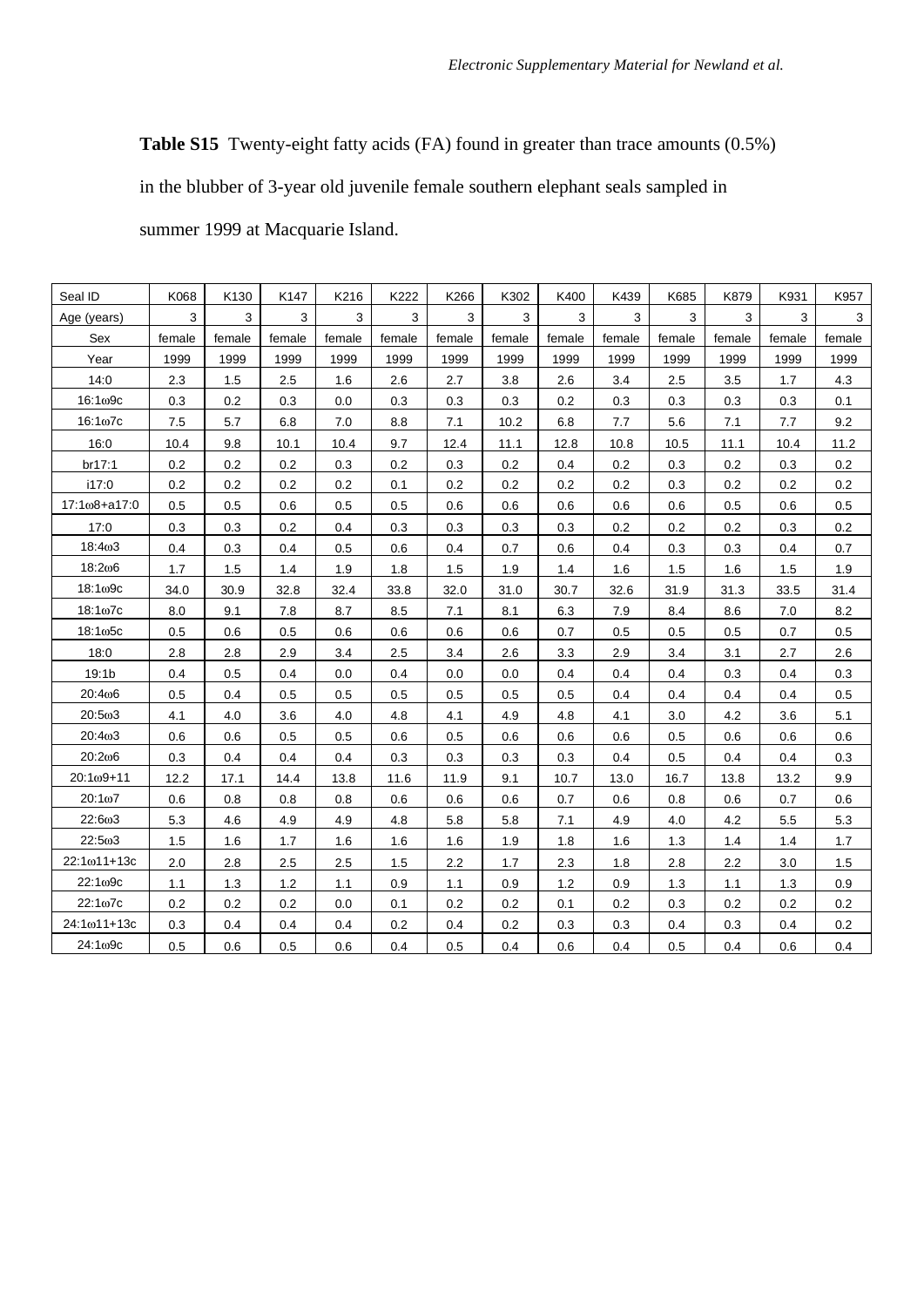**Table S16** Twenty-eight fatty acids (FA) found in greater than trace amounts (0.5%) in the blubber of 3-year old juvenile male southern elephant seals sampled in summer 1999 at Macquarie Island.

| Seal ID            | N453    | K018 | K077 | K080 | K101 | K159 | K395 | K528 | K570 | K785 | K861 |
|--------------------|---------|------|------|------|------|------|------|------|------|------|------|
| Age (years)        | 3       | 3    | 3    | 3    | 3    | 3    | 3    | 3    | 3    | 3    | 3    |
| Sex                | male    | male | male | male | male | male | male | male | male | male | male |
| Year               | 1999    | 1999 | 1999 | 1999 | 1999 | 1999 | 1999 | 1999 | 1999 | 1999 | 1999 |
| 14:0               | 2.3     | 2.2  | 2.0  | 1.3  | 3.7  | 1.3  | 2.8  | 4.4  | 2.6  | 3.7  | 1.9  |
| $16:1\omega$ 9c    | 0.4     | 0.3  | 0.3  | 0.3  | 0.3  | 0.3  | 0.3  | 0.0  | 0.3  | 0.3  | 0.0  |
| $16:1\omega$ 7c    | 6.7     | 8.7  | 6.0  | 6.8  | 8.3  | 6.2  | 7.7  | 7.7  | 5.9  | 8.6  | 6.9  |
| 16:0               | 12.2    | 11.9 | 11.0 | 11.1 | 11.8 | 11.3 | 11.0 | 13.9 | 11.2 | 11.6 | 10.3 |
| br17:1             | 0.4     | 0.4  | 0.3  | 0.4  | 0.3  | 0.5  | 0.4  | 0.3  | 0.5  | 0.2  | 0.5  |
| i17:0              | 0.2     | 0.3  | 0.2  | 0.3  | 0.2  | 0.3  | 0.2  | 0.2  | 0.3  | 0.3  | 0.0  |
| 17:1ω8+a17:0       | 0.8     | 0.6  | 0.5  | 0.8  | 0.6  | 0.9  | 0.6  | 0.5  | 0.7  | 0.6  | 0.6  |
| 17:0               | 0.6     | 0.3  | 0.2  | 0.4  | 0.2  | 0.6  | 0.4  | 0.2  | 0.5  | 0.3  | 0.2  |
| 18:403             | 0.5     | 0.5  | 0.5  | 0.8  | 0.7  | 0.3  | 0.7  | 0.9  | 0.3  | 0.7  | 0.4  |
| 18:206             | 1.7     | 1.7  | 1.6  | 1.6  | 1.8  | 1.5  | 1.6  | 1.8  | 1.4  | 1.8  | 1.7  |
| $18:1\omega$ 9c    | 40.6    | 36.8 | 30.6 | 35.0 | 32.3 | 42.3 | 32.3 | 26.8 | 32.6 | 30.6 | 32.8 |
| $18:1\omega$ 7c    | 6.3     | 7.7  | 8.2  | 6.9  | 7.5  | 5.6  | 7.3  | 7.8  | 7.1  | 8.4  | 8.1  |
| $18:1\omega$ 5c    | 0.4     | 0.5  | 0.7  | 0.5  | 0.5  | 0.4  | 0.6  | 0.8  | 0.5  | 0.6  | 0.6  |
| 18:0               | 4.4     | 3.0  | 3.5  | 3.4  | 3.2  | 4.1  | 2.9  | 3.5  | 3.8  | 2.9  | 3.0  |
| 19:1 <sub>b</sub>  | 0.3     | 0.2  | 0.4  | 0.5  | 0.2  | 0.3  | 0.0  | 0.2  | 0.3  | 0.2  | 0.0  |
| 20:406             | 0.7     | 0.5  | 0.5  | 0.7  | 0.6  | 0.7  | 0.5  | 0.5  | 0.5  | 0.5  | 0.6  |
| 20:503             | 3.0     | 3.8  | 4.6  | 4.8  | 4.9  | 2.6  | 4.8  | 6.4  | 2.8  | 4.9  | 4.3  |
| 20:403             | 0.4     | 0.5  | 0.6  | 0.7  | 0.6  | 0.4  | 0.6  | 0.6  | 0.6  | 0.6  | 0.5  |
| 20:206             | $0.2\,$ | 0.2  | 0.3  | 0.3  | 0.3  | 0.2  | 0.3  | 0.2  | 0.4  | 0.3  | 0.4  |
| $20:1\omega9 + 11$ | 6.4     | 9.2  | 13.6 | 7.7  | 9.2  | 7.8  | 10.6 | 8.6  | 13.4 | 9.8  | 14.0 |
| $20:1\omega$       | 0.6     | 0.6  | 0.7  | 0.7  | 0.6  | 0.6  | 0.7  | 0.5  | 0.8  | 0.6  | 0.8  |
| 22:6ω3             | 4.6     | 4.5  | 5.7  | 8.7  | 5.7  | 5.0  | 6.7  | 6.3  | 5.5  | 6.0  | 5.2  |
| 22:5ω3             | 1.5     | 1.4  | 1.7  | 2.2  | 1.8  | 1.3  | 1.8  | 1.9  | 1.8  | 1.8  | 1.5  |
| 22:1ω11+13c        | 1.1     | 1.4  | 2.5  | 1.5  | 1.4  | 1.6  | 1.9  | 2.0  | 2.5  | 1.7  | 2.6  |
| 22:1ω9c            | 1.2     | 0.9  | 1.3  | 0.9  | 1.0  | 1.2  | 1.1  | 1.1  | 1.3  | 0.9  | 1.4  |
| 22:1ω7c            | 0.2     | 0.2  | 0.2  | 0.2  | 0.2  | 0.2  | 0.2  | 0.2  | 0.2  | 0.2  | 0.2  |
| 24:1ω11+13c        | 0.0     | 0.2  | 0.4  | 0.0  | 0.2  | 0.2  | 0.3  | 0.4  | 0.4  | 0.3  | 0.4  |
| 24:1ω9c            | 0.9     | 0.4  | 0.6  | 0.5  | 0.4  | 0.9  | 0.5  | 0.5  | 0.7  | 0.4  | 0.5  |